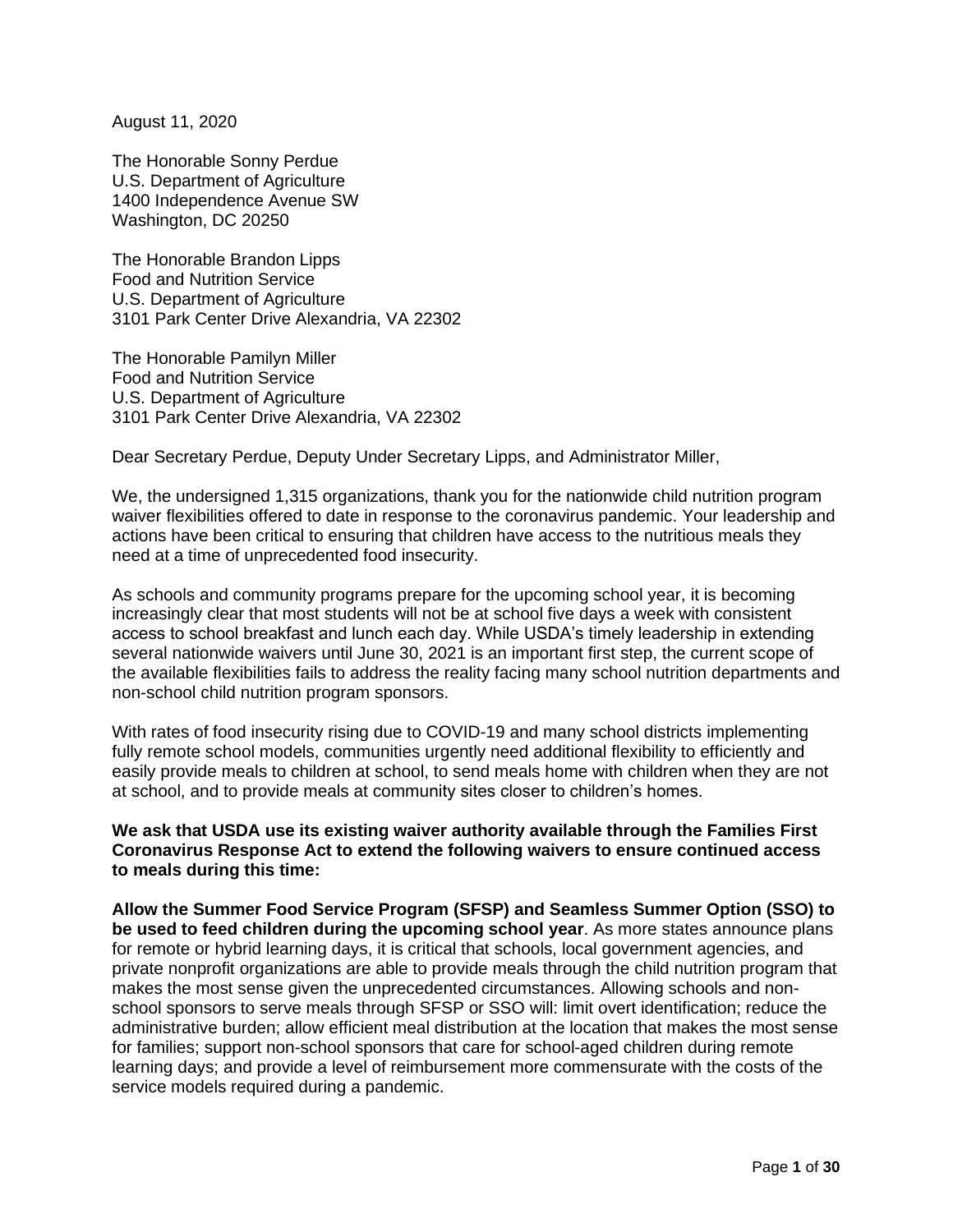**Extend all nationwide waivers for SFSP and SSO, including the non-congregate and area eligibility waiver, through the school year.** Allowing sites to provide meals in communities that do not meet the 50% free or reduced-price threshold for area eligibility has been essential to reaching children who may be newly eligible during the pandemic. Extending all nationwide waivers for the SFSP and SSO -- including the non-congregate, meal service time, parent meal pick-up, and area eligibility waivers – and allowing schools and sponsors to use these programs will help not only reduce barriers to participation during remote school days but also the administrative burden on sponsors and schools. It also will ensure that children who are certified for free or reduced-price school meals are not overtly identified.

**Waive the Afterschool Activity Requirement for the Afterschool Meal Program and the Snack Programs available through CACFP and NSLP.** While the current non-congregate waiver extension includes the Afterschool Meal and Snack Programs, it does not waive the activity requirement for providing afterschool meals and snacks. To ensure access to the suppers and snacks provided through CACFP, it is imperative to waive the afterschool activity requirement when programming isn't possible. Waiving the afterschool activity requirement is also critical for those schools that plan on providing suppers through non-congregate methods on days when school is and is not in session, as they can be combined with the breakfasts and lunches already being provided.

**Allow those providing meals through the Summer Food Service Program or Seamless Summer Option to also utilize Afterschool Meal and Snack Programs**. This approach, which was allowed through the unanticipated school closure waiver and further clarified through Q&A guidance issued by USDA, has been critical to ensuring that children receive three meals a day. If schools were operating under normal schedules, children are eligible for breakfast, lunch, supper, and snack through the child nutrition programs. This level of service should continue to be available.

**Extend Fresh Fruit and Vegetable Program flexibilities and waivers through the school year.** Flexibilities and waivers issued by USDA allowed schools to continue to operate this program during COVID closures by waiving previous requirements including the snack needing to be served in a congregate setting, during the school day, with a child present, and only a single serving. As a result, schools were able to provide innovative ways to serve fresh produce including multi-day servings and fresh produce packs. USDA guidance issued in April 2020 indicated that unspent 2019-2020 dollars could be rolled over to 2020-2021 school year. However, as many schools will still be offering alternative meal distribution in the new school year, these dollars will be unable to be spent without waiver extension.

We appreciate your consideration of this request.

### Signed:

*1,315 national, state, and local organizations*

• *State and local organizations are listed alphabetically within their state* 

# **National Organizations**

AASA, The School Superintendents Association Academy of Nutrition and Dietetics Action for Healthy Kids (AFHK) Advocates for Better Children's Diets Afterschool Alliance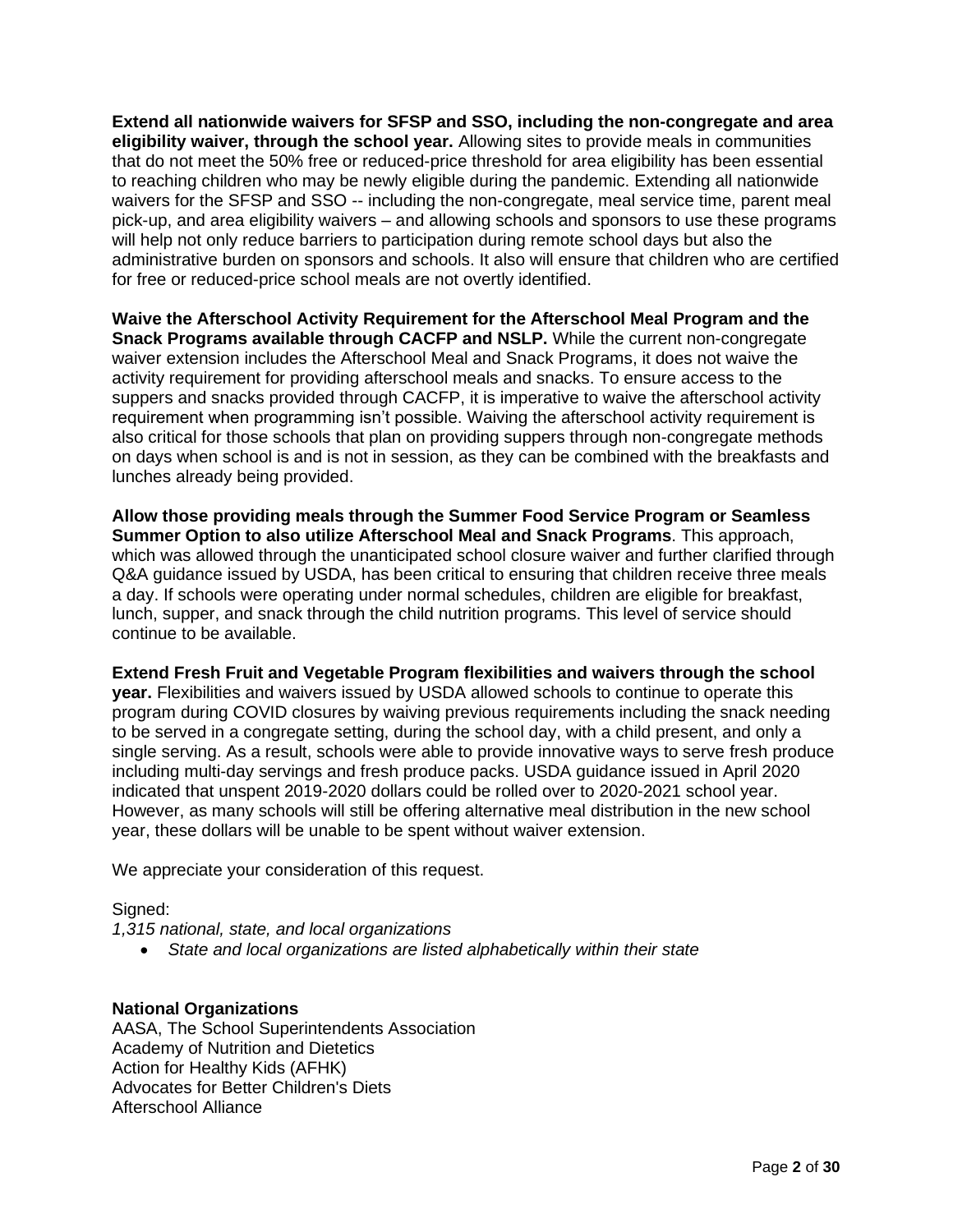Alliance for a Healthier Generation Alliance to End Hunger American Academy of Pediatrics Association of School Business Officials International (ASBO) Boys & Girls Clubs of America Bread for the World Center for Law and Social Policy (CLASP) Communities In Schools -- National Office Congressional Hunger Center The Education Trust Feeding America The Food Trust First Focus on Children Food Research & Action Center The Forum for Youth Investment Friends of the Earth U.S. Girls Inc. HSC Health Care System MAZON: A Jewish Response to Hunger Meals on Wheels America National Advocacy Center of the Sisters of the Good Shepherd National Association of Secondary School Principals National Association of State Boards of Education National Center for Appropriate Technology National Education Association National Farm to School Network National Grange National League of Cities National Milk Producers Federation National PTA National Recreation and Park Association NREA, the National Rural Education Advocacy Coalition NREA, the National Rural Education Association National School Boards Association National Summer Learning Association (NSLA) National Urban League Public Advocacy for Kids (PAK) RESULTS The Root Cause Coalition Save the Children Action Network School Nutrition Association Share Our Strength Sodexo Stop Hunger Foundation Trust for America's Health United Way Worldwide US Conference of Mayors YMCA of the USA

### **Alabama**

Alabama Arise Alabama Childhood Food Solutions Inc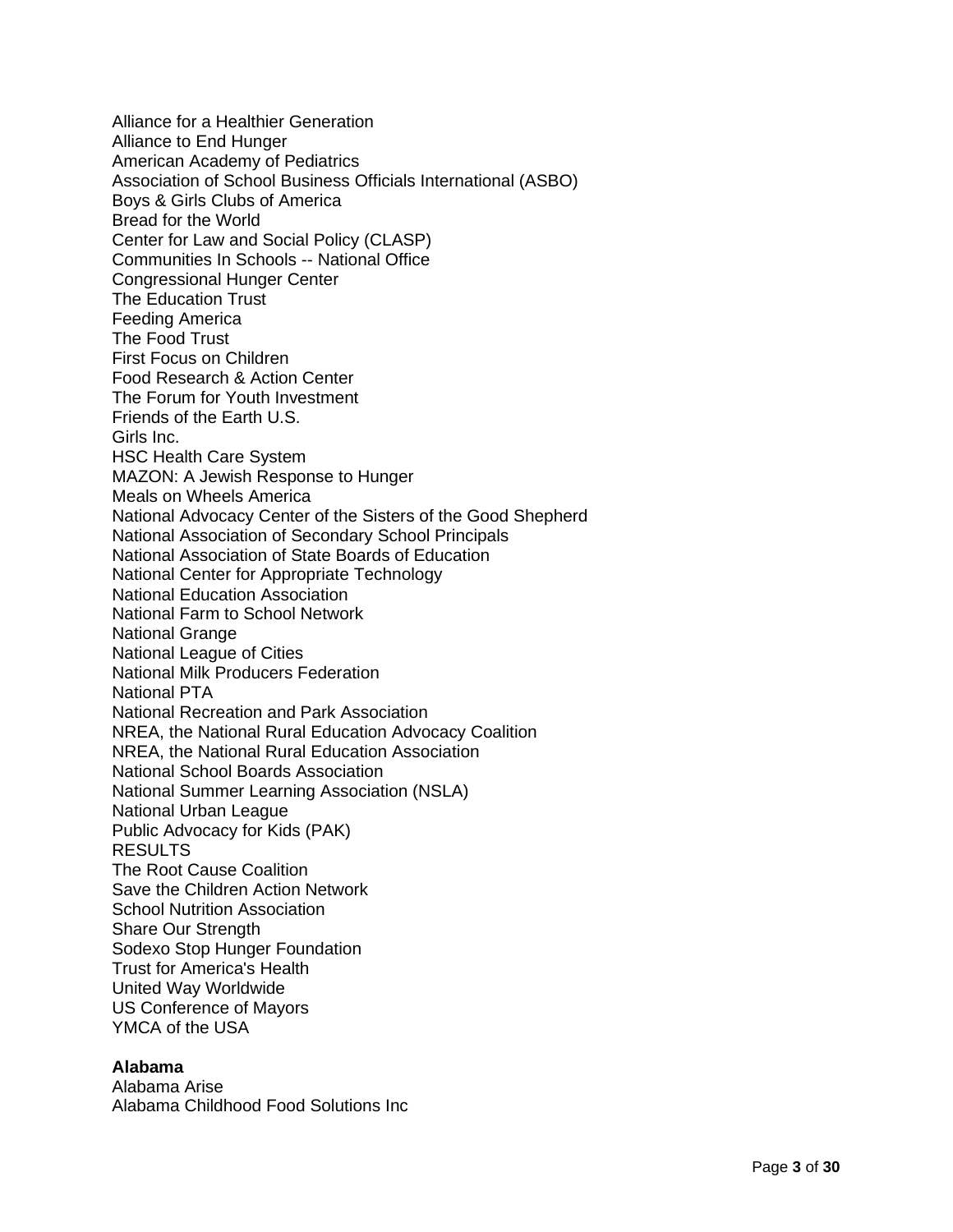Alabama Food Bank Association Albertville City Schools Arab City Schools Community Food Bank of Central Alabama Coosa County School District Feeding the Gulf Coast Girls Inc. of Central Alabama Marshall County School System Ozark City Schools Southern Poverty Law Center Tallassee City Schools Thomasville City School s

## **Alaska**

Alaska Farmers Market Association Alaska Food Coalition F.I.S.H. Anchorage Food Bank of Alaska Mat -Su Health Foundation Upper Susitna Food Pantry

# **Arizona**

AmeriSchools Academy Camelback Antelope Union High School District #50 Apache Junction Unified School District Arizona Center for Economic Progress Arizona Food Bank Network Arizona State PTA Benson Unified School District Bioscience High School Blue Ridge Unified School District Bowie Unified Schools Bradshaw Mountain Middle School Buckeye Elementary School District #33 Buckeye Union High School District Bullhead City Elementary School District C. O. Greenfield School Camelback Academy Camp Verde Unified School District Cartwright School District No. 83 Casa Grande Elementary School District Casa Grande Union High School District Catalina Foothills USD No. 16 Cave Creek Unified School District Chandler Unified School District Chilchinbeto Community School Chinle High School Chinle Unified School District No. 24 Chino Valley (AZ) Unified School District Cibecue Community School, Inc. Clarkdale -Jerome School District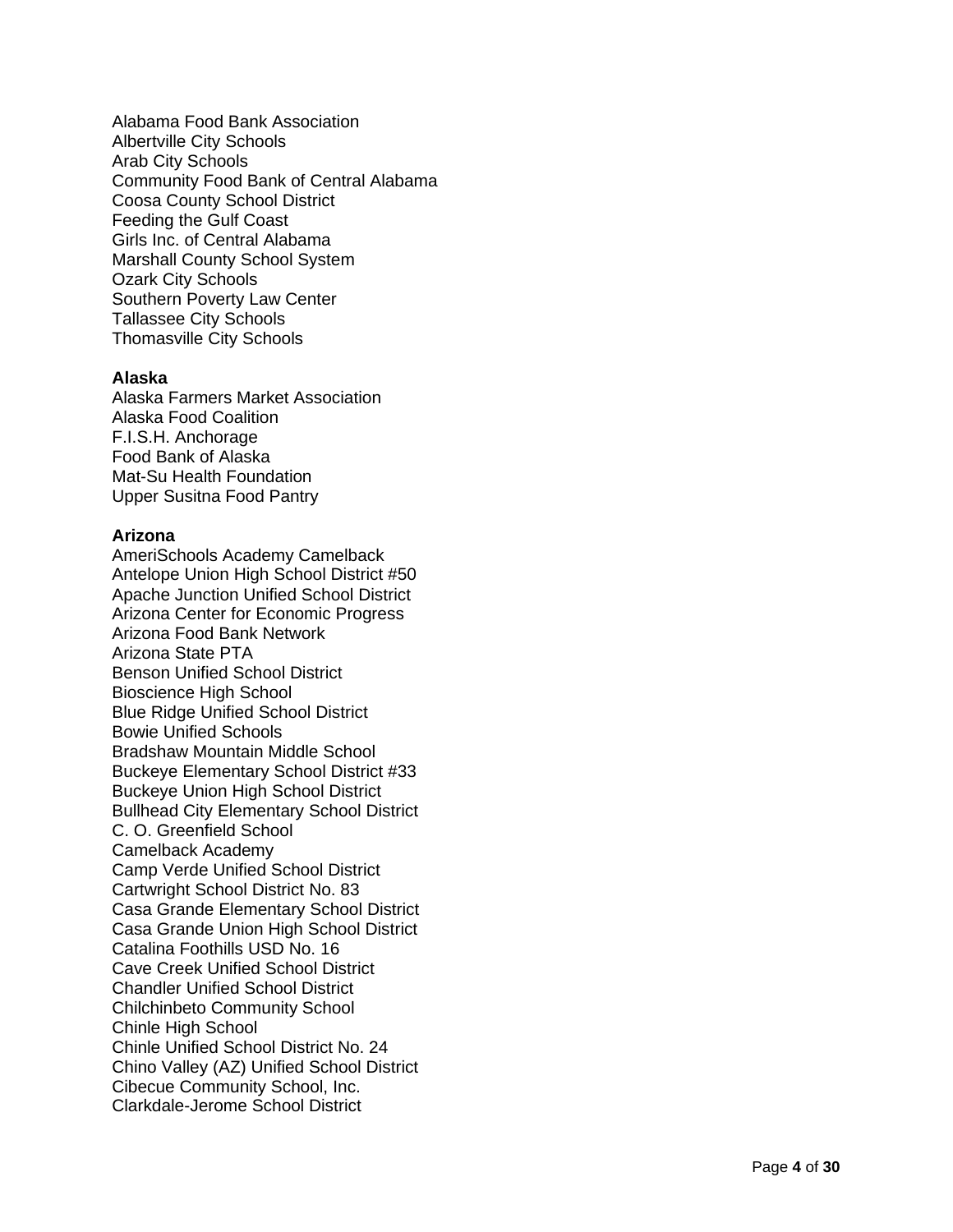Coconino County Juvenile Court Services Collaborative Pathways, LLC dba Arizona College Prep Academy Colorado River Union High School District Concordia Charter School- Mesa Congress Elementary School District Conley Elementary School Coolidge Unified School District Crane Elementary School District #13 Destiny School Dysart Unified School District EAGLE College Prep Phoenix South Eloy Elementary School District #11 Espiritu Charter Schools Fit Kids Inc DBA Champion Schools Flagstaff Unified School District Florence Unified Schools District #1 Gadsden Elementary School District #32 Ganado Unified School District Gilbert Public Schools Gilbert Unified School District Glendale Elementary School District Globe Unified School District Globe Unified School District #1 Globe Unified Schools Hasan Educational Services Heber-Overgaard Unified School District Heritage Elementary School Highland Prep Holbrook Unified School District Hope High School - Blueprint Education Hopi Day School Hotevilla Bacavi Community School Imagine Desert West Elementary School Imagine Prep Surprise, Inc. Isaac Elementary District Jeehdeez'a Elementary School Joseph City Unified School District Kayenta Boarding School Kyrene Elementary School District #28 Lake Havasu Unified School District #1 Laveen Elementary School District Liberty ESD Liberty Traditional Charter School Litchfield Elementary School District #79 Littlefield Unified School District #9 Littleton Elementary School District #65 Madison Highland Prep Maricopa Unified School District Mary C O'Brien Accommodation School District #90 Midtown Primary School Mohave Valley Elementary School District 16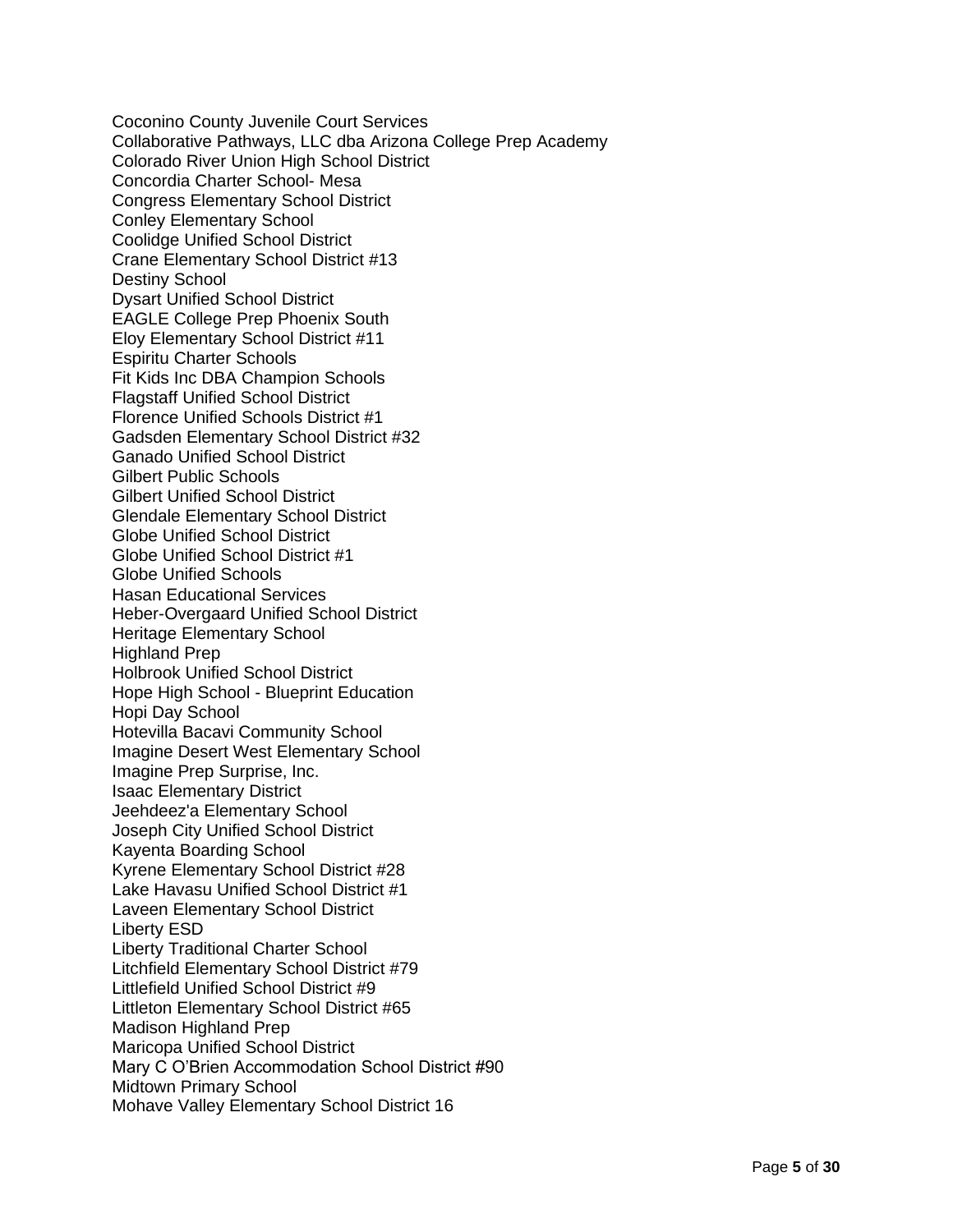Murphy Elementary School District NAco Elementary School District Nadaburg School District #81 Native American Christian Academy Navajo County Education Service Agency Nazlini Community School, Inc. Nikolaus Homestead Elementary Osborn School District Paideia Academies Inc. Payson Unified School District #10 Pendergast Elementary School District #92 Pensar Academy Peridot -Our Savior's Lutheran School Phoenix Union High School District Prescott Unified School District Prescott Valley School Raúl H. Castro Middle School Red Rock Elementary School District 5 Riverside Elementary School District Rock Point Community School Rosefield Charter Elementary School Sahuarita Unified School District Salt River Pima Maricopa Indian Community Schools Show Low Unified School District #10 SNAAZ (School Nutrition Association of AZ) Sonoran Science Academy Southside Community School Southwest Leadership Academy St. Catherine of Siena Catholic School Stanfield Elementary School District 24 Step Up Schools Mess Tempe Elementary School District Tempe Union High School District The Leona Group Tolleson Elementary School District #17 Tolleson Union High School District Torah Day School of Phoenix Tucson Country Day School Tucson Unified School District TUSD - Wakefield Middle School Union Elementary School District W.F. Killip Elementary School Wellton Elementary School Wickenburg Unified School District #9 Wildfire: Igniting Community Action to End Poverty in Arizona Willcox Unified School District Wilson Elementary School District #7 Yuma Union High School District 70

#### **Arkansas**

Arkansas Citizens First Congress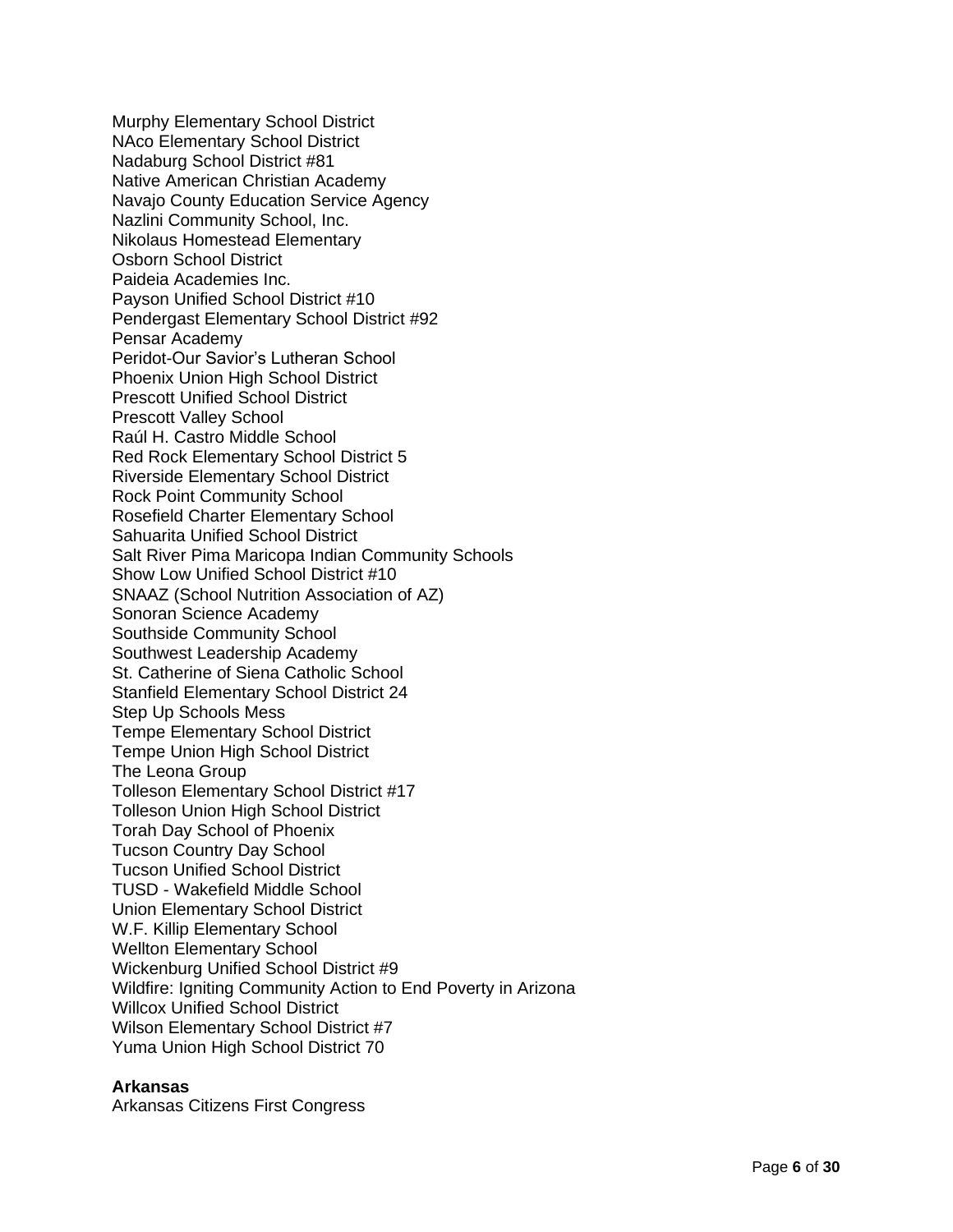Arkansas Community Organizations Arkansas Hunger Relief Alliance Arkansas PTA Central Arkansas Library System ECO Kidz Project Farmington Child Nutrition Fayetteville School District #1 Harvest Regional Food Bank Jackson County School District New Hope Christian Ministries Sowers of the Harvest, Inc.

### **California**

Acalanes Union School District Alchemist CDC Alvina Elementary Charter School District Antelope Elementary School District Armona Union Elementary School District Banning Library District Beaumont Unified School District Berkeley Unified School District Bonsall Unified School District Boys & Girls Clubs of Kern County Brentwood Union School District Bret Harte Union High School District Buena Park School District California Association of Food Banks California Food Policy Advocates California School Nutrition Association California Vocations INC. Capistrano Unified School District Center for Ecoliteracy Centralia Elementary School District Ceres Community Project Chico Unified School District Children Now Chualar Union School District Claremont Unified School District Clovis Unified School District Coalinga -Huron Unified School District Community Alliance with Family Farmers **CUHSD** Cypress School District Del Norte and Tribal Lands Community Food Council Del Norte County Unified School District Desert Sands Unified School District Education Leaders of Color (EdLoC) El Monte City School District El Rancho USD Feeding San Diego Firebaugh-Las Deltas Unified School District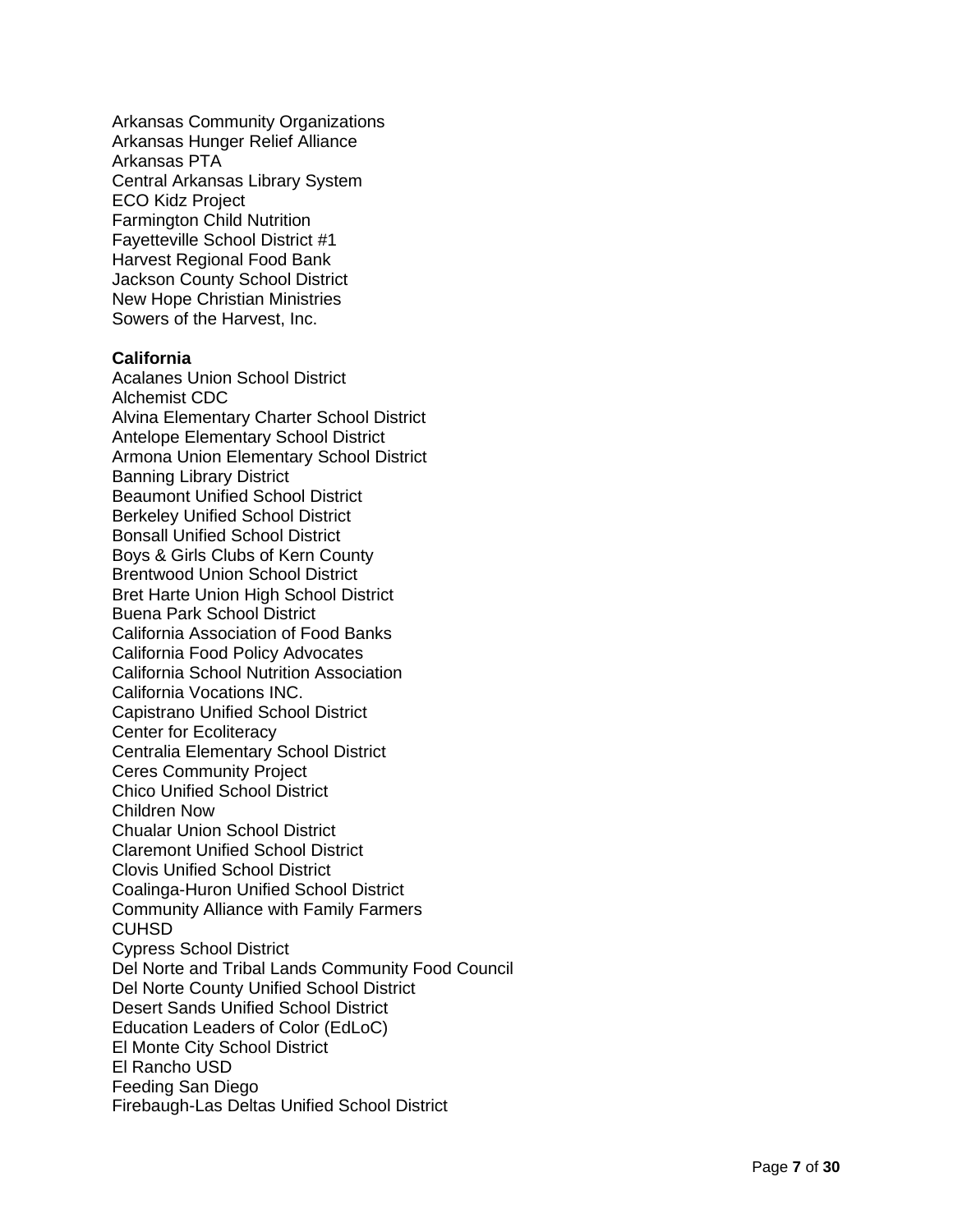Food for People, the Food Bank for Humboldt County Fresno Unified School District Fullerton School District Girls Inc. of Alameda County Girls Inc. of Carpinteria Girls Inc. of Greater Santa Barbara Golden Plains Unified School District Great Valley Academy Greenfield Union School District Grossmont Union High School District Holy Trinity Lutheran Church, Thousand Oaks, CA Housing Authority of San Joaquin County Kern High School District Nutrition Services Kingsburg Joint Union High School District Kirkwood Elementary School District Lakeport Unified School District Las Virgenes Unified School District Latino Coalition for a Healthy CA Liberty Union High School District Light of Christ Lutheran Church Los Alamitos Unified School District Los Angeles Public Library Los Angeles Regional Food Bank Los Molinos Unified Lowell Joint School District Lucia Mar Unified School District Lutheran Church of the Incarnation, Davis Lutheran Office of Public Policy- California Lynwood Unified School District Manteca Unified School District Martinez Unified School District Millbrae School District Monterey Peninsula USD Moreno Valley Unified School District Mountain Valley Unified School District Natomas Unified School District Newman\_Crows Landing USD North Monterey County Unified School District Nutrition Policy Institute, University of California Division of Agriculture and Natural Resources Orange Unified School District Our Little Helpers Palmdale School District Paradise Unified School District Parlier Unified School District Placentia Yorba Linda Unified School District Planada Elementary School Planada Elementary School District Plumas Unified School District Redwood Empire Food Bank Reeds Creek Elementary School Rialto Unified School District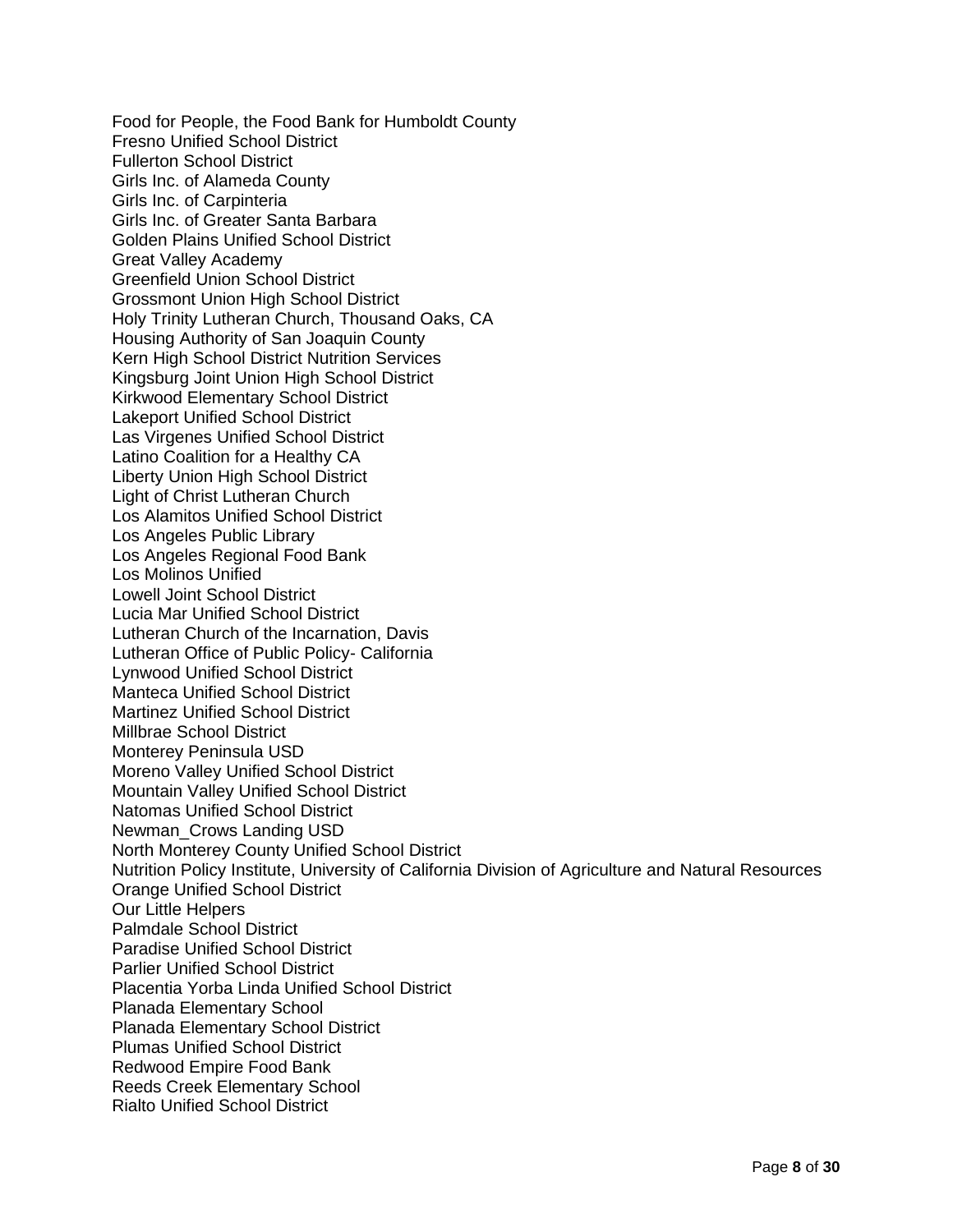Richfield Elementary School Rocklin US D Roots of Change Ross Valley School District San Benito High School District San Diego Food System Alliance San Diego Unified Food and Nutrition Services San Francisco -Marin Food Bank Santa Rosa City Schools Santa Ynez Valley Union High School District Sausalito Marin City School District Savanna School District Second Harvest of Silicon Valley Sierra Harvest So Hum Community Park South Bay Union School District Sylvan Union School District Taft City School District The Education Trust--West The Way Forward Foundation Turlock Unified School District unBox Valley Center -Pauma Unified School District Wasco Union High School District Weaver Union School District West Contra Costa Unified School District Western Center on Law and Poverty Whole Life Nutrition Consultants Woodville Union School District YMCA of Metropolitan Los Angeles

### **Colorado**

Aspire 3d Bajaazul, LLC Boys & Girls Clubs of Larimer County Cheyenne Mountain School District 12 City of Colorado Springs Colorado Association for School -Based Health Car e Colorado Association of School Boards Colorado Parks and Recreation Association Colorado School Medicaid Consortium Columbine Knolls Grove Metropolitan Recreation District Food Bank for Larimer County Hunger Free Colorado Hyland Hills Park & Recreation District Kaizen Food Rescue KidCare Nutrition Sponsor Montrose Recreation District RE -1Valley Sangre de Cristo Schools The Colorado Blueprint to End Hunger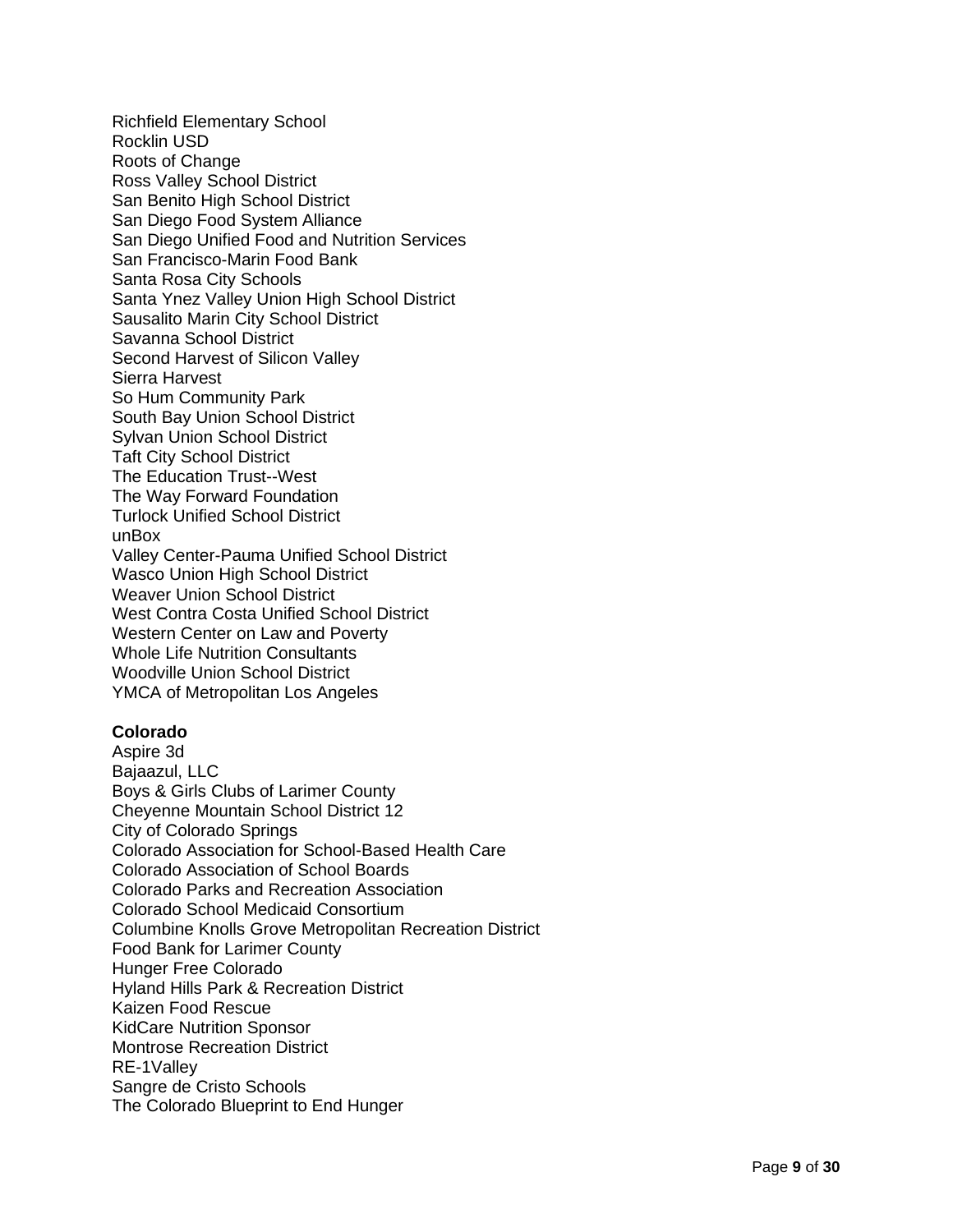The Matthews House Tri-County Health Network

#### **Connecticut**

Bloomfield Schools Food Service Bridgeport Farmers Markets Collaborative Child Health and Development Institute Common Ground High School Connecticut Family Support Network, Inc. CT Farm to School Collaborative End Hunger Connecticut! Every Woman Connecticut Foodshare Greater Hartford Legal Aid GreenVillage Initiative Montville Public Schools New Haven Legal Assistance Association New Haven Peoples Center New Haven Public Schools Office of the Child Advocate People's Center Unemployed Committee Primera Casa de Oracion. 42 Laurel Avenue Bridgeport r kids Family Center Southington School District State Representative TEAM Inc The Diaper Bank of Connecticut The Village for Families and Children, Inc. Tolland Public Schools Witness For Hunger Witnesses To Hunger-New Haven Chapter

#### **Delaware**

Delaware PTA

### **District of Columbia**

Capital Area Food Bank - DC D.C. Hunger Solutions DC Greens Redstone Global Center for Prevention and Wellness GWU The Office of the State Superintendent of Education (DC)

## **Florida**

Clearwater Religious Society of Friends (Quakers) Crossroads' UMC Women's Fellowship, First UMC Gainesville First United Methodist Church, Gainesville FLIPANY Florida Chapter of American Academy of Pediatrics, Inc. Florida Conference of The United Methodist Church Florida Impact to End Hunger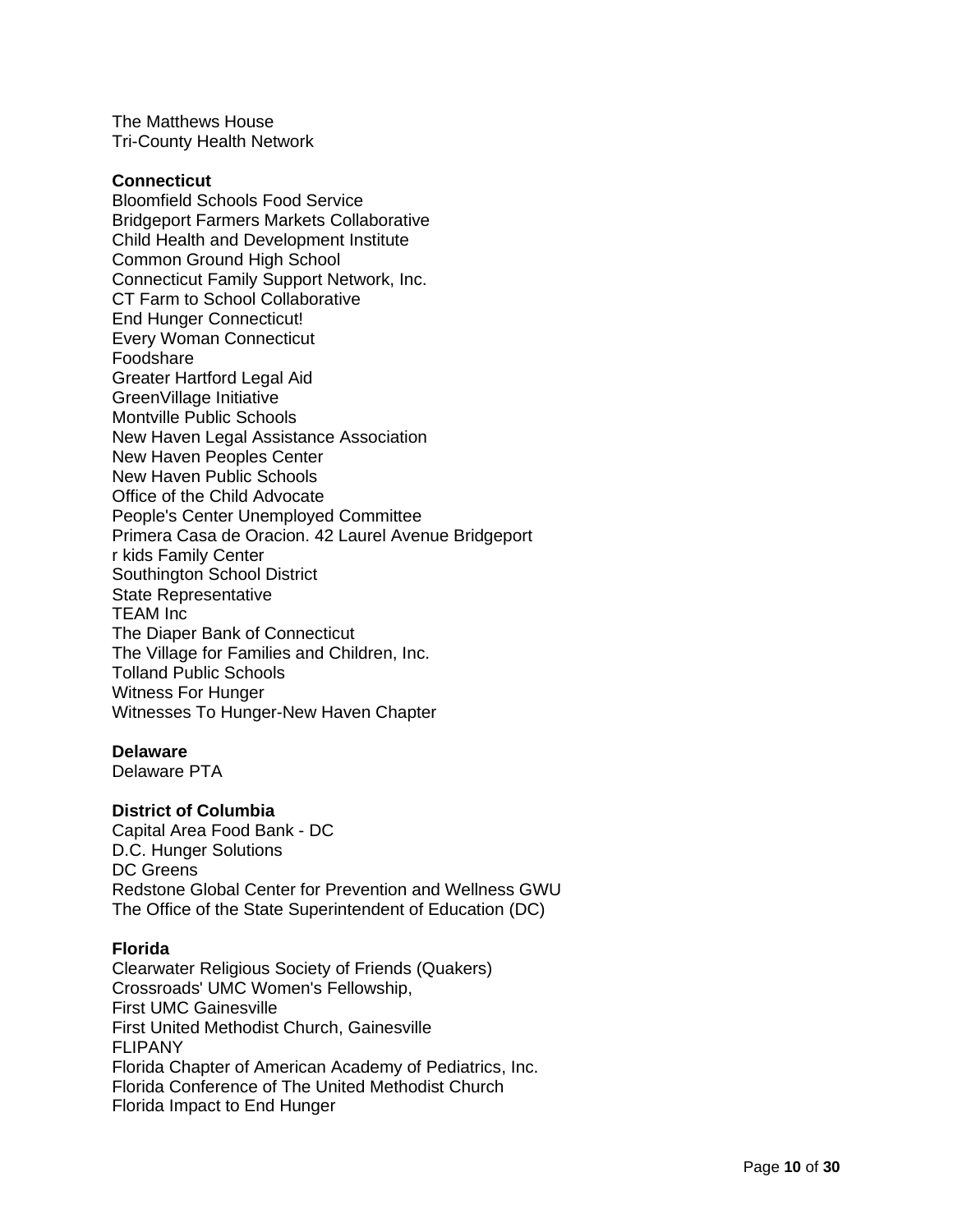Florida PTA Florida Recreation and Park Association Florida School Boards Association Florida State Alliance of YMCAs Florida United Methodist Conference Commission on Archives and History Florida United Methodist Conference Volunteers in Mission Girls Inc. of Bay County Girls Inc. of Pinellas Girls Inc. of Jacksonville Mariner UMC Moore Giving-Moore Love, Inc 501c3 Second Harvest Food Bank of Central Florida Seminole UMC Tampa Bay Network to End Hunger The School District of Palm Beach County Tustenuggee UMC Fort White, Florida United Methodist Church - Florida Annual Conference United Methodist Women of John Wesley United Methodist Church Wisdom's Wellspring

### **Georgia**

America's Second Harvest of Coastal Georgia Atlanta Community Food Bank Breaking the Chains Ministry, Inc. FoodFinder Fulton County School Nutrition Georgia Chapter-American Academy of Pediatrics Georgia Food Bank Association Georgia Statewide Afterschool Network Girls First Girls Inc. of Greater Atlanta Talking Points 4u Voices for Georgia's Children White County School Nutrition YMCA of Rome & Floyd County

### **Hawaii**

American Academy of Pediatrics, Hawaii Chapter DOE Hawaii Child Nutrition Programs Grow Some Good Hawaii Appleseed Center for Law & Economic Justice Hawaii Public Health Institute Kapiolani Community College, Culinary Arts Department King Kekaulike High School Maui Food Bank Sustainable Molokai

### **Idaho**

Idaho State Grange Nutrition Works by Jannus The Idaho Foodbank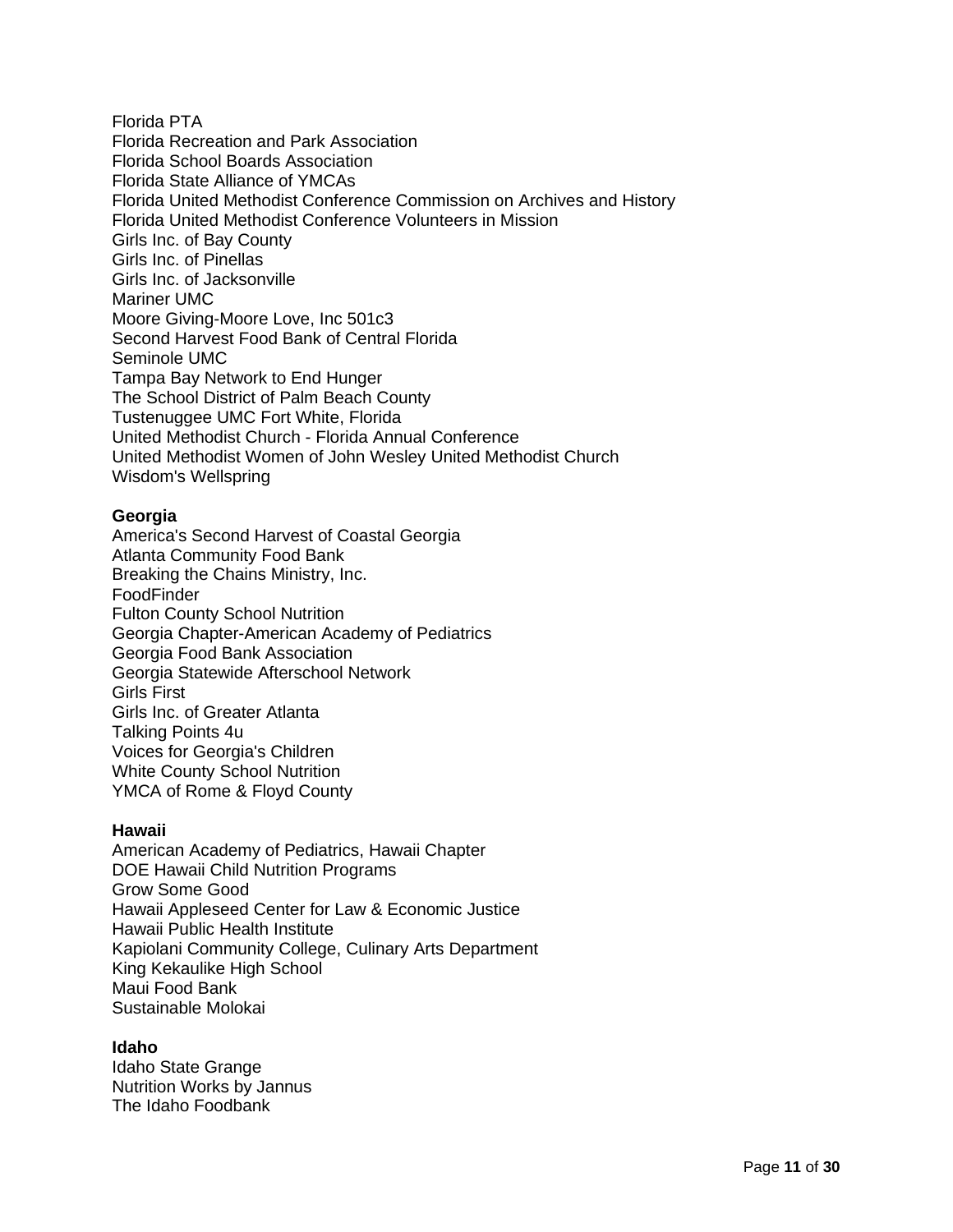#### **Illinois**

ACT Now After School Matters AgeGuide **AgeOptions** Alton School District Ascending Knowledge Community Outreach International Ball Chatham School District CUSD 5 Canton Family YMCA Centralia City Schools District 135 Chicago Ridge Public Library Christian Service Center Clay City CUSD #10 Clyde Park District Common Pantry Cook County Health Coppin Community Center DeKalb County Regional Office of Education DeKalb CUSD #428 Dixon Family YMCA East Peoria Elementary District 86 Eldorado Community Unit School District EverThrive Illinois Faith Miracle Temple C.O.G.I.C Family Matters First Academy For Your Consciousness Ministries Fox Valley Family YMCA Gateway Region YMCA Girls Inc. of Chicago Greater Chicago Food Depository Greater Holy Temple Church of God in Christ Greater Joliet Area YMCA Harrison School District 36 HEAR US Inc. Holy Family School Iglesia Evangélica Emanuel Illinois Action for Children Illinois Chapter, American Academy of Pediatrics Illinois Coalition Against Domestic Violence Illinois State Alliance of YMCAs JC Kids' Lunch Bunch at Johnston City Free Will Baptist Church Lake County Health Department and Community Health Center Lakeview Pantry Lessie Bates Davis Neighborhood House Inc. Litchfield CUSD 12 Loaves & Fishes Community Services New Life Christian Church/ Bread of Life Food Pantry New Life Ministries Church of God in Christ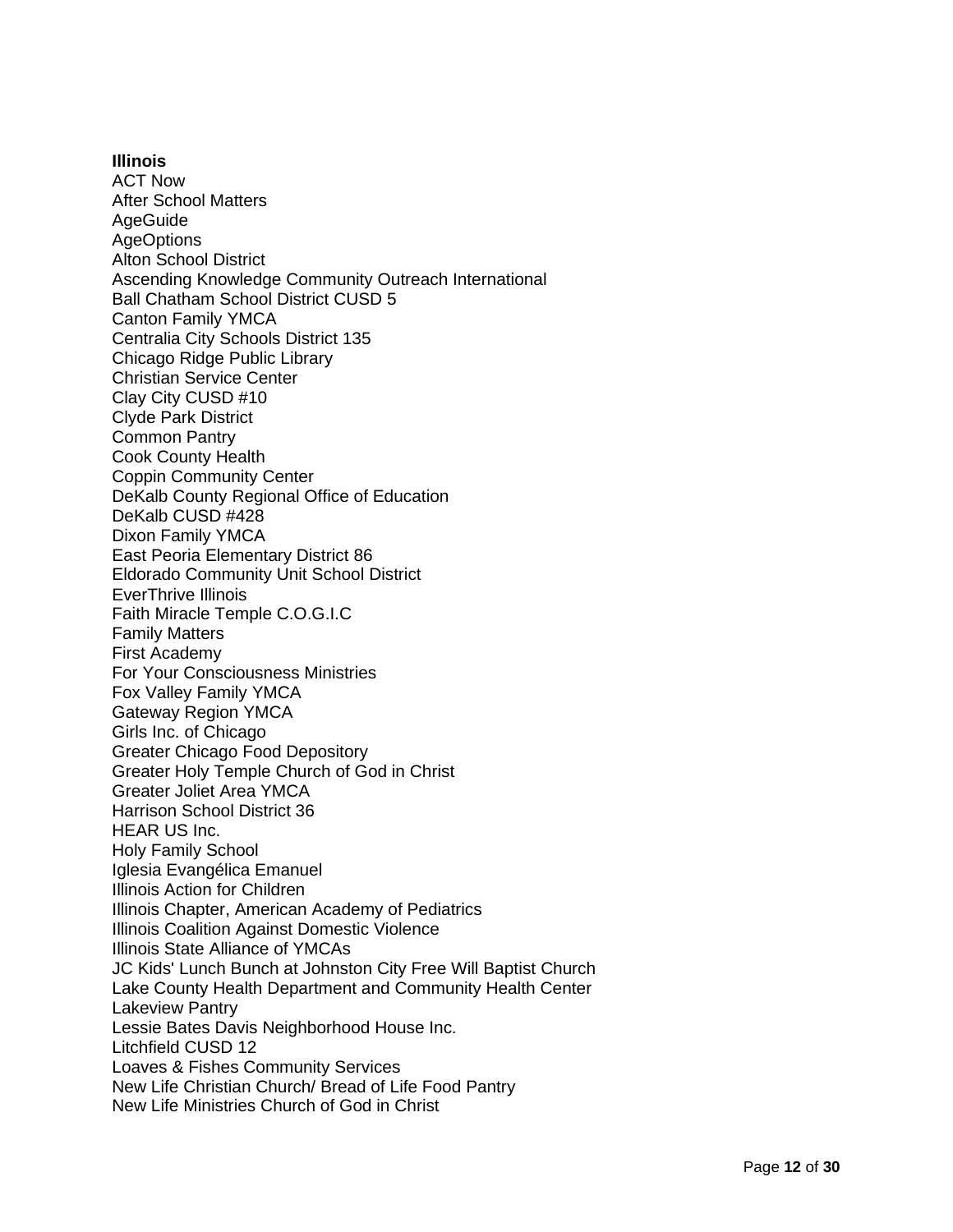Niles Township Government Illinois Noble Network of Charter Schools Northern Illinois Food Bank Northlake Public Library District O'Fallon School District #90 Pekin SD #108 Peoria Public School District 150 Plano Community Unit School District No. 88 Respond Now Schaumburg Township District Library School District U -46 Shriver Center on Poverty Law Skokie Public Library Soup - n -Share Outreach Program South Shore Drill Team St. Joseph School Sterling -Rock Falls Family YMCA Stickney -Forest View Public Library The ARK The Josselyn Center The Mildred Franks Foundation The West Cook YMCA Inc. Two Rivers YMCA Unity Point School Urbana School District #116 Valley View School District Waukegan School District 60 Westchester Food Pantry YMCA of Canton YMCA of Kewanee YMCA of Metropolitan Chicago YMCA Of Rock River Valley

### **Indiana**

Aadvika Engineers Barbara B. Jordan YMCA Brown County Community YMCA Chapel of the Good Shepherd Episcopal Campus Ministry Church Women United of Indianapolis, IN Citizens Action Coalition of IN City of Bloomington, Indiana -Parks and Recreation Clinton County Family YMCA Community Kitchen of Monroe County, Inc. Decatur County Family YMCA Fair Housing Center of Central Indiana, Inc. Feeding Indiana's Hungry Food Bank of Northern Indiana Food Finders Food Bank Garfield Park Farmers Market Girls Inc. of Shelbyville & Shelby County Gleaners Food Bank of Indiana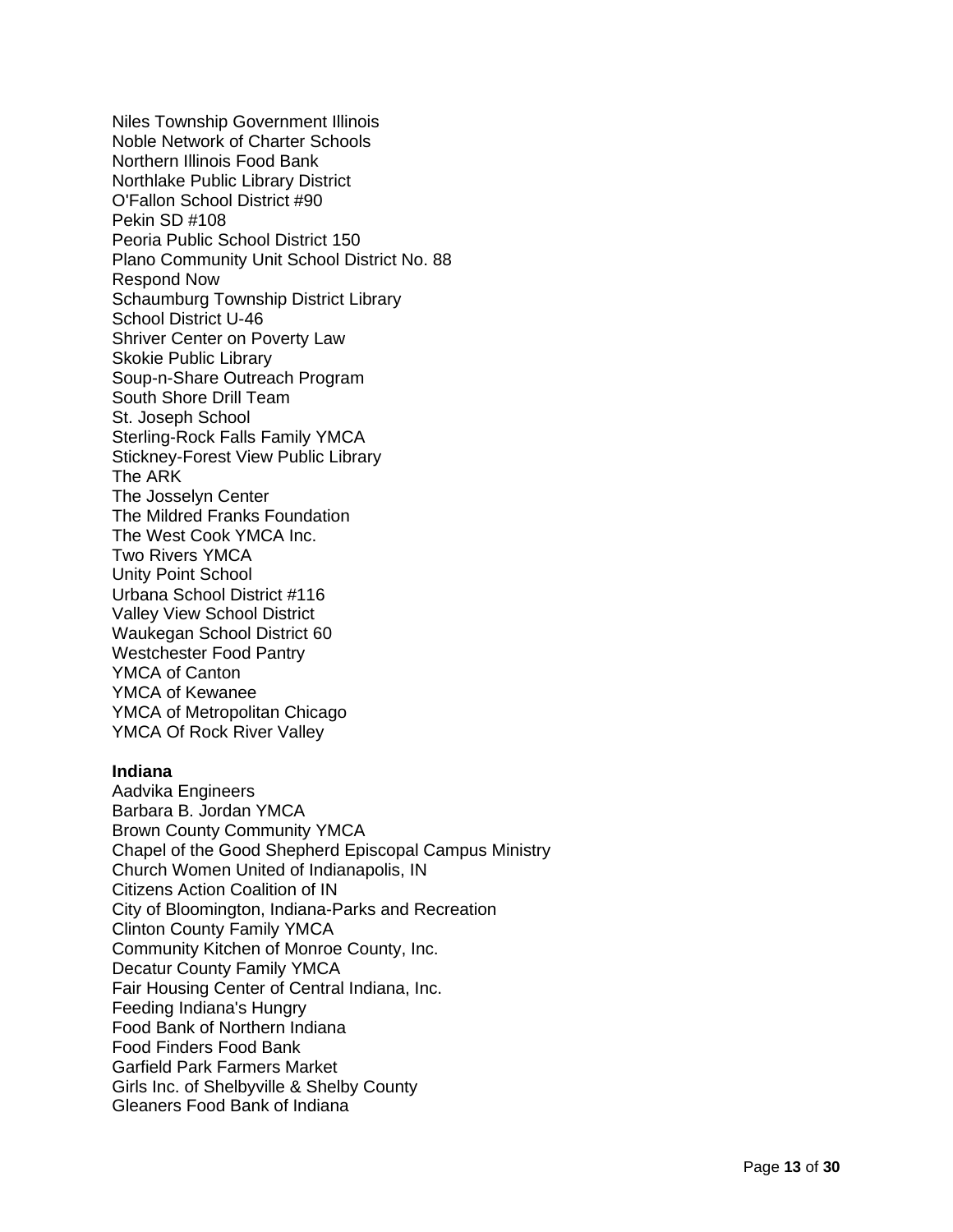Hoosier Hills Food Bank Indiana Alliance of YMCAs Indiana Catholic Conference Indiana Coalition Against Domestic Violence Indiana PTA Indiana Public Health Association Indiana School Nutrition Association Indiana United Ways Indiana Youth Institute Indy Hunger Network Indy Parks and Recreation Jennings County Youth Foundation Knox Community School La Porte County Family YMCA Marion County Commission on Youth, Inc. National Association of Social Workers - Indiana Chapter Portage Township YMCA Porter County Juvenile Detention Center Richland -Bean Blossom CSC Scott County Family Y Second Harvest Food Bank of East Central Indiana The Indiana Institute for Working Families Tri -State Food Bank, Inc. Wabash County YMCA Warsaw Community Schools Washington County Family YMCA Washington Township Parent Council Network YMCA of Greater Indianapolis YMCA of Harrison County YMCA of Madison County YMCA of Muncie, Inc. YMCA of Southwestern Indiana

### **Iowa**

Central DeWitt Community School District Central Springs School Clear Creek Amana Schools Forest City Community School District Girls Incorporated of Sioux City Hampton -Dumont CSD Iowa Alliance of YMCAs Missouri Valley Schools Mormon Trail CSD North Fayette Valley CSD North Scott Community School District Ottumwa Y Discovery Lane TLC The Learning Center Urbandale CSD West Branch Community Schools

### **Kansas**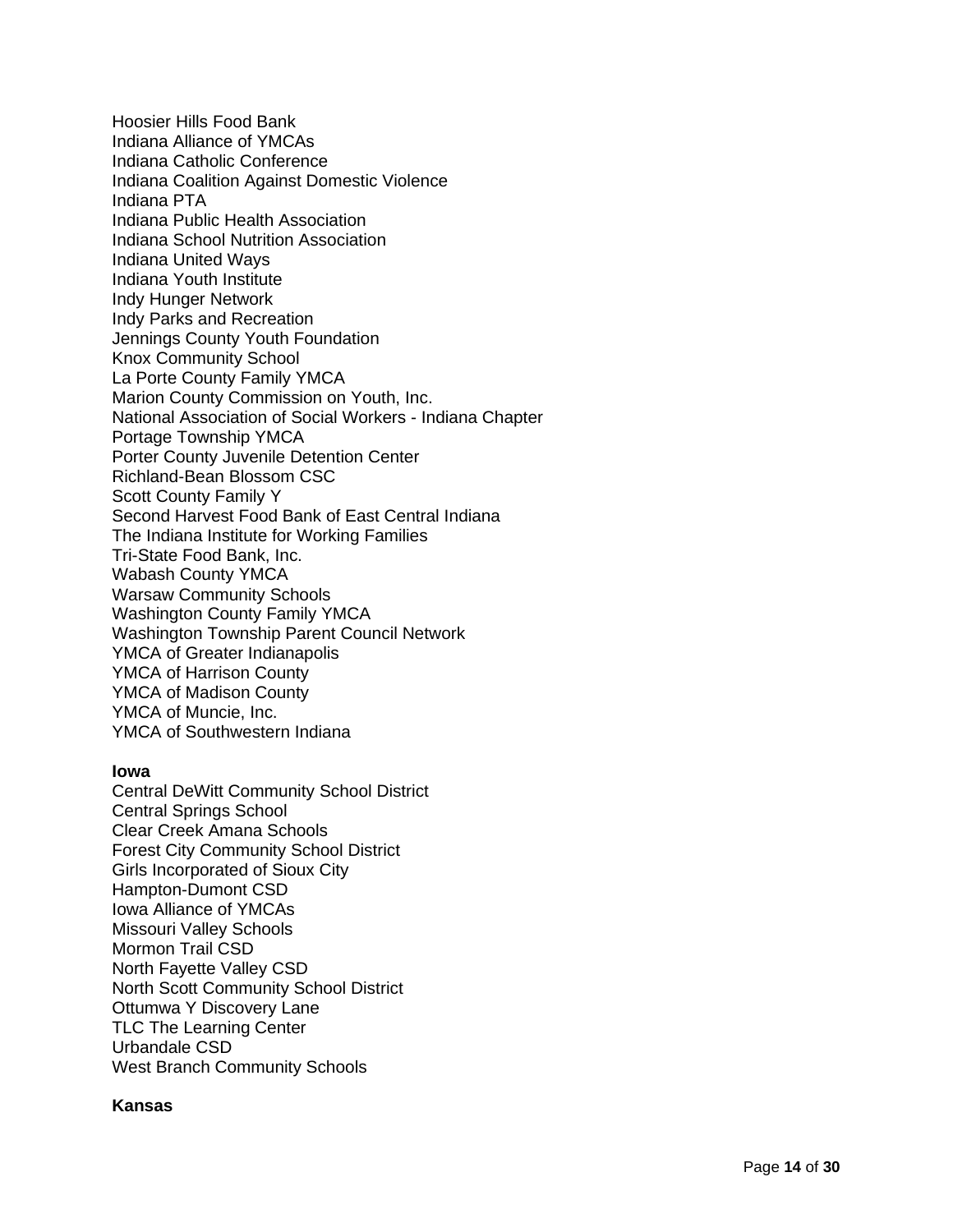Arkansas City Recreation Commission Bethel Neighborhood Center Dodge City Family YMCA ECAT **FCKAN** Flint Hills Breadbasket Geary County USD475 Harvesters--The Community Food Network Heartland Community Church Jewish Family Services of Greater Kansas City Kansas Action for Children Kansas Appleseed Kansas Food Bank Warehouse, Inc Kansas State Alliance of YMCAs KC Healthy Kids Lawrence Public Schools Lawrence-Douglas County Housing Authority Live Well Geary County McLouth Public Library Ottawa Library ReNewed Hope Food Pantry Salina YMCA EEC USD #253 Food Service USD 315 Colby Public Schools

#### **Kentucky**

Allen County Schools Bellevue Independent Schools Boone County KY School Food Service Bowling Green City Schools Butler County Schools Nutrition Services Caldwell County Board of Education Campbell County Schools Carlisle County Foodservice Carter County Schools Child Nutrition Program Clark County Public Schools Cliff Hagan Boys & Girls Club Clinton County School District Cloverport Independent School District Cumberland County Board of Education Dare to Care Food Bank Daviess County Public Schools - Southern Oaks Elementary School Elizabethtown Independent Schools Elliott County Board Education Eminence Independent School Nutrition Feeding Kentucky FoodChain Franklin County Schools Fulton County Schools Gallatin County Schools Girls Inc. of Owensboro Daviess County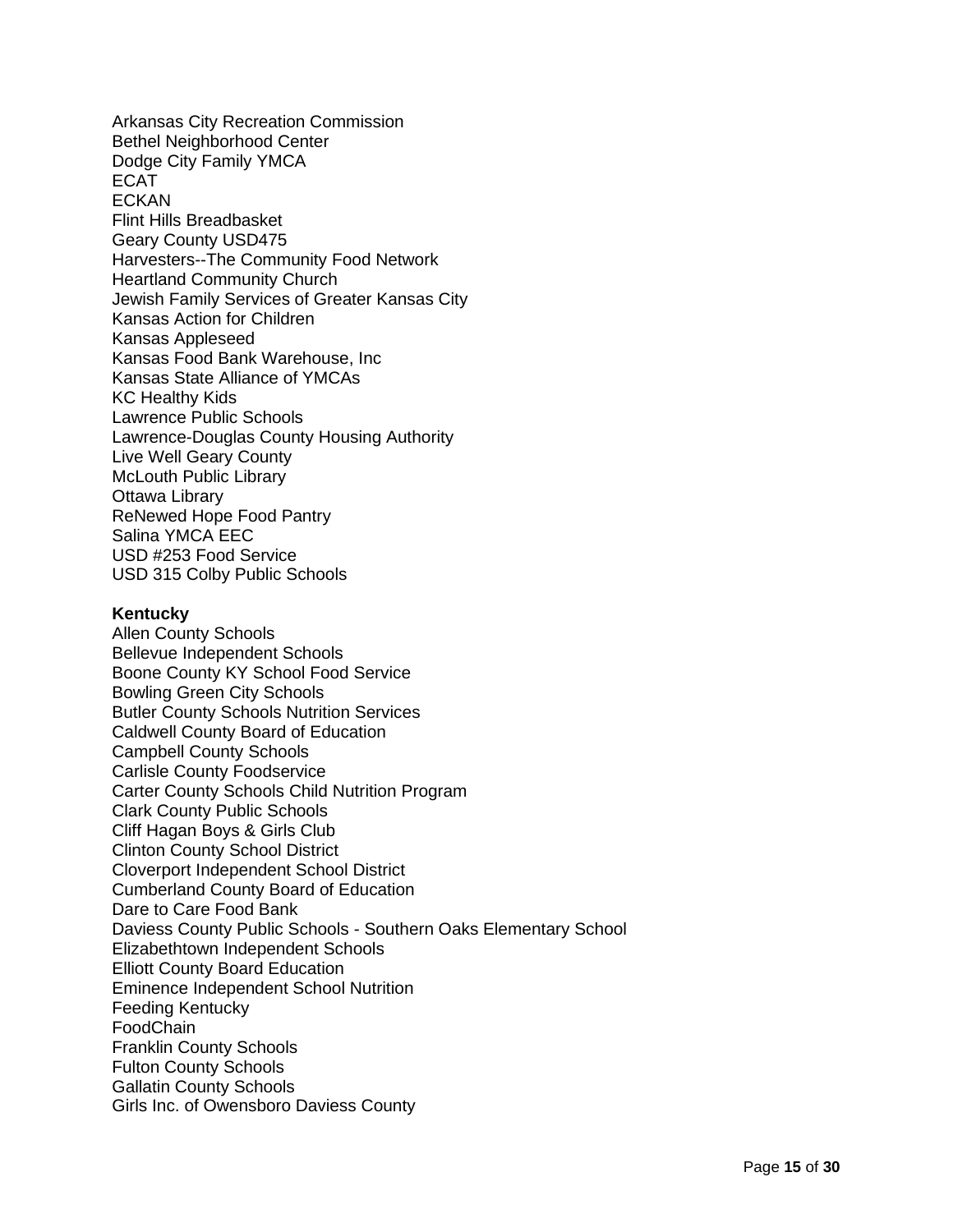God's Pantry Food Bank God's Pantry Food Bank Hancock County Board of Education Homeless and Housing Coalition of Kentucky Jenkins Independent School District Jessamine County Food Pantry KCEOC Community Action Partnership Kentucky Center for Economic Policy Kentucky Coalition Against Domestic Violence Kentucky Equal Justice Center Kentucky Voices for Health Kentucky/West Virginia Alliance of YMCAs Lee County School District Living Arts & Science Center Livingston County Schools Madison County Schools Food Service Marion County Board of Education Marshall County Schools Mental Health America of Kentucky Middlesboro Food Service Nelson County School District Nicholas county schools Oldham County School District Pineville Independent Principal Tamarack Elementary School Robertson County Schools Save the Children Scott County Schools Nutrition Sorgho Elementary School Southern Oaks Elementary Umcfood Webster County School District Williamsburg Independent School District

#### **Louisiana**

Bogalusa YMCA Education Trust Louisiana Feeding Louisiana Jewish Family Service of Greater New Orleans Louisiana Appleseed Louisiana Budget Project Morehouse Parish School Board New Schools for Baton Rouge New Schools for New Orleans ReNEW -Reinventing Education Richland Parish School Board Sankofa CDC School Food and Wellness Group Sprinkling Seeds Education & Training Stand for Children Louisiana Stand Louisiana LEAD Educator Fellows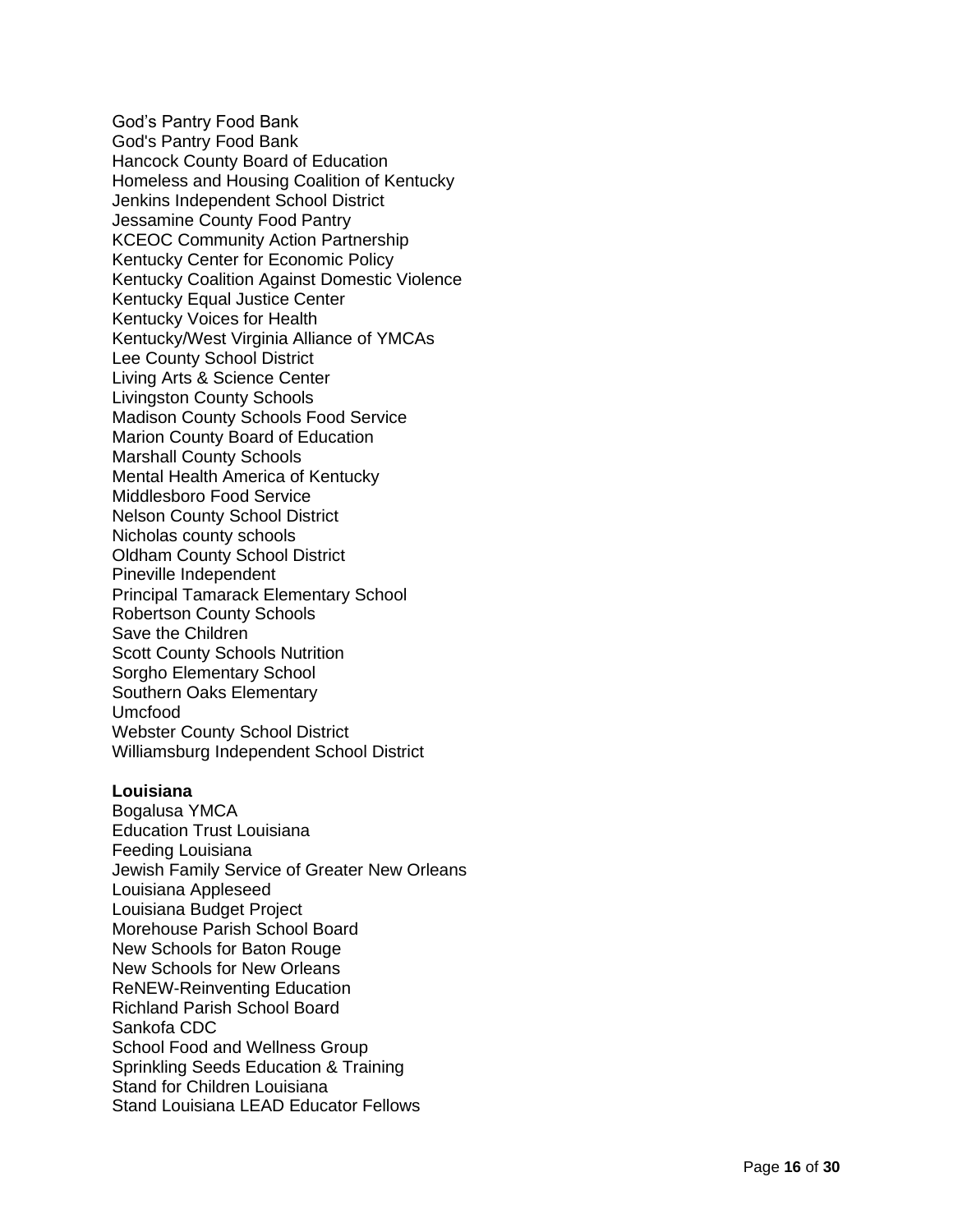The Salvation Army of Greater New Orleans Three O'Clock Project Union Parish School District United Faith Leaders Volunteers of America Southeast Louisiana

### **Maine**

Augusta School Nutrition Program Coastal Enterprises, Inc. Cumberland County Food Security Council Full Plates Full Potential Kittery Schools Nutrition Lake Region Schools MSAD # 61 Lake Region Schools MSAD #11 Lake Region Schools MSAD #17 Lake Region Schools MSAD #6 Lewiston High School Locker Project Maine Children's Alliance Maine Farm to School Network Maine Organic Farmers and Gardeners Association (MOFGA) Maine Parent Teacher Association Maine School Boards Association McMahon Elementary School Mitchell School Otis School Department Portland Public Schools (ME) Robert V. Connors School RSU 2 RSU 26 RSU 57 RSU49/MSAD49 RSU54/MSAD54 Southern Aroostook Soil and Water Conservation District Winthrop Public Schools YMCA Alliance of Maine

### **Maryland**

Allegany County Public Schools Anne Arundel County Public Schools Baltimore City DHCD Baltimore County Public Schools Bnos Yisroel of Baltimore Calvert County Public Schools Capital Area Food Bank - Maryland Caroline County Public Schools-Food Services CASH Campaign of Maryland Congregation of Our Lady of Charity of the Good Shepherd, U.S Provinces Consumer Mom, LLC Critical Issues Forum Cultural Academy for Excellence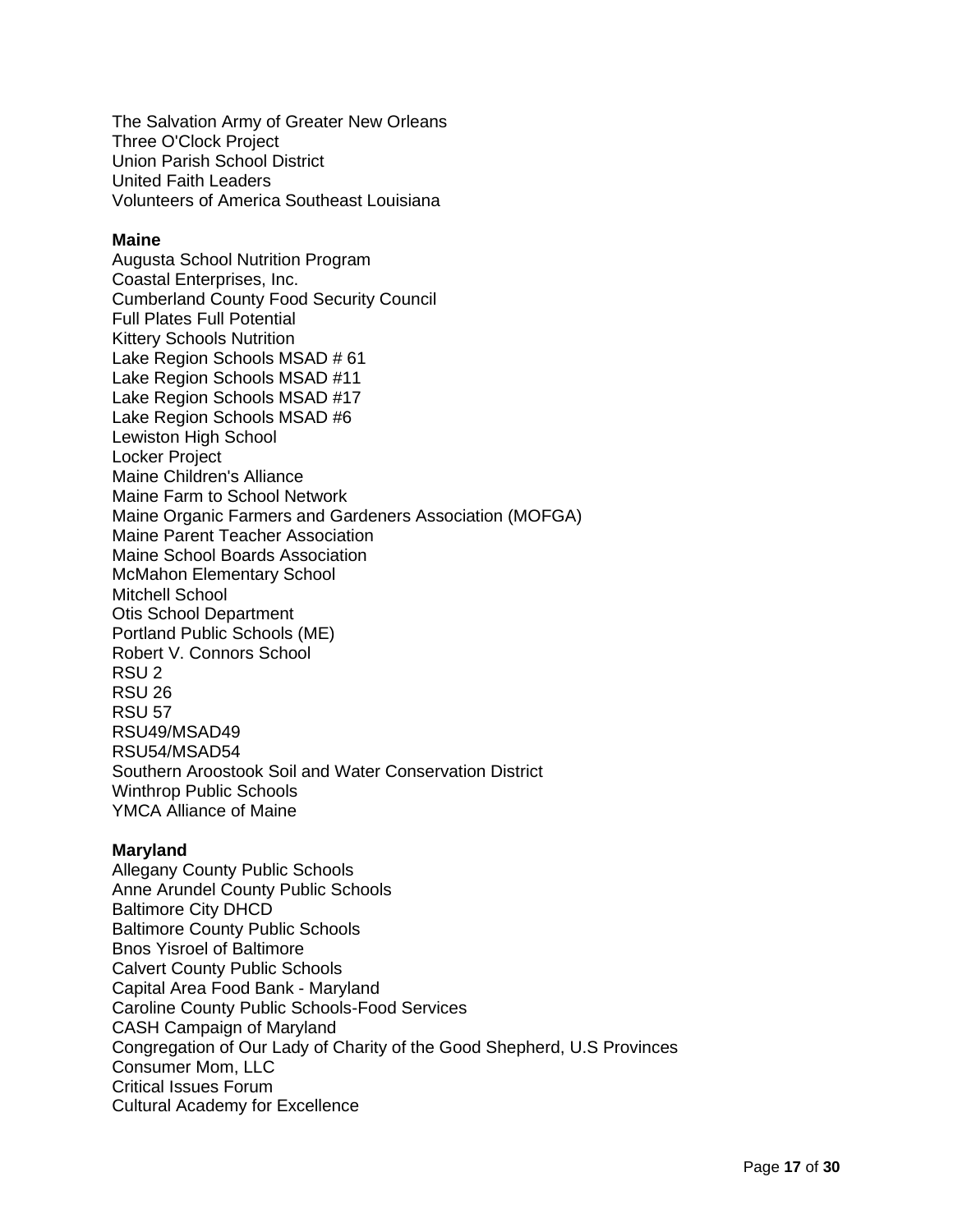Cypress STEM Dorchester County Public Schools Educational Sustainability Mobilization Inc. Elite Soccer Youth Development Academy Frederick County Public Schools Frederick County Public Schools - North Frederick Elem. Giggle Box Learn N Play Girls Incorporated of Washington County Greater Baltimore Urban League Havre De Grace Housing Authority Howard County Public School System Junior Millennium DCC Kent County Public Schools LifeStyles of Maryland Foundation, Inc. MAESP (MD Association of Elementary School Principals) Maryland Chapter, American Academy of Pediatrics Maryland Coalition for Community Schools Maryland Education Coalition Maryland Food Bank Maryland Hunger Solutions Maryland Local Management Board Association Maryland Out of School Time Network Maryland PTA Men and Families Center, Inc. Montgomery County Food Council No One Left Unhelped dba Let's Thrive Baltimore Prince George's County Memorial Library System Prince George's County Public Schools Public School Superintendents' Association of Maryland Queen Anne's County Public Schools SSWIM St. Vincent de Paul of Baltimore Student Support Network, Inc. Talbot County Public Schools The Eusibio "Bo" McCoy Foster Children's Support Project, Inc. Treasure Pearl Women Who Care Ministries

### **Massachusetts**

Alliance of Massachusetts YMCAs Backyard Growers Community Charter School of Cambridge Farm to Institution New England FoodCorps, Massachusetts Girls Inc. of the Valley Gladys Allen Brigham Community Center/Girls Inc. of the Berkshires Hadley Public Schools Jewish Family & Children's Service of Greater Boston Lowell Public Schools Massachusetts Farm to School Mill City Grows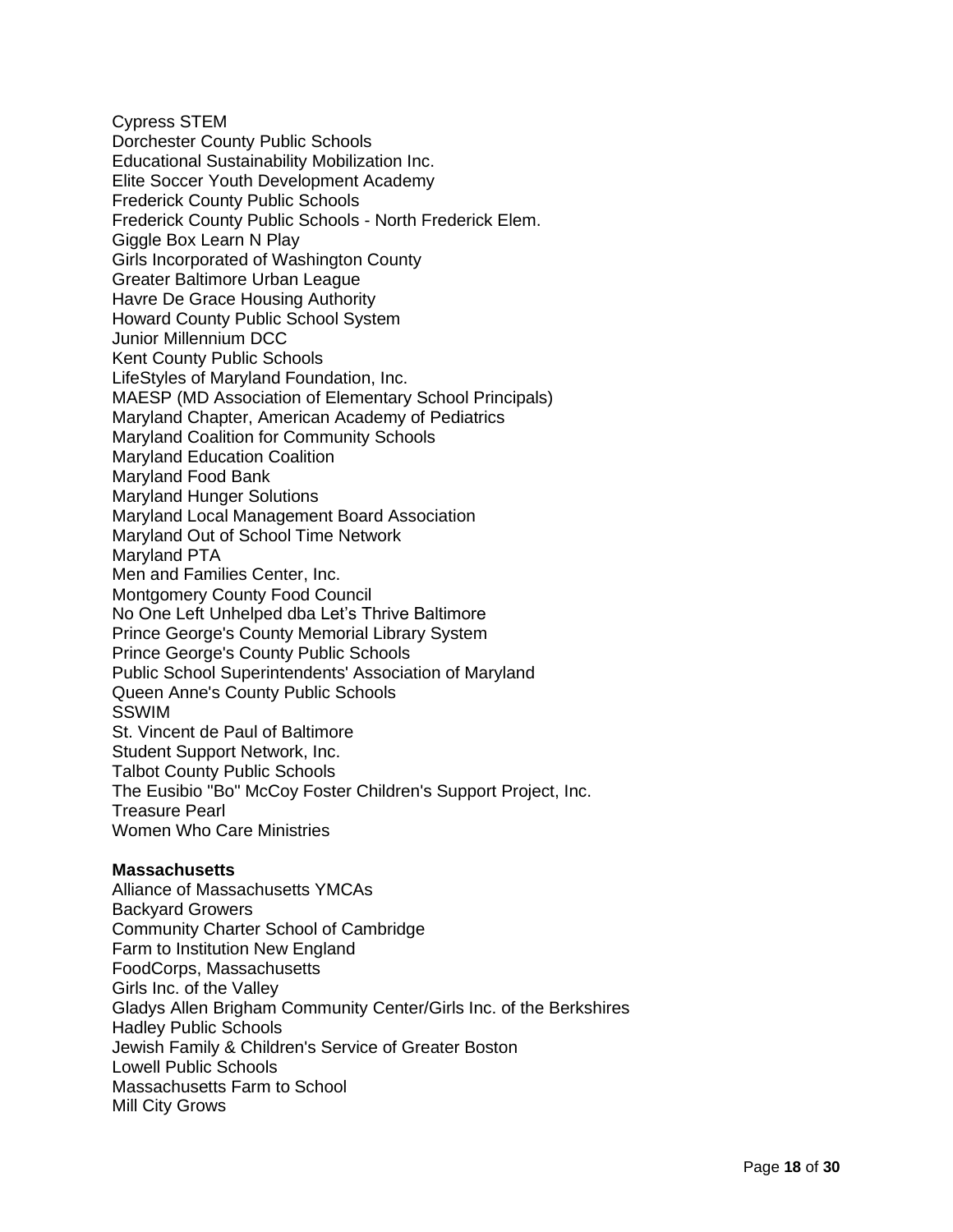Project Bread Spanish American Center, Inc. Sutton Food Service Department Th e Marion Institute The Food Bank of Western Massachusetts The Food Project The Greater Boston Food Bank YMCA of Greater Boston

## **Michigan**

Allen Park Public Schools Detroit Public School Community District Food Bank Council of Michigan Food Gatherers **Forgotten Harvest** Michigan Recreation and Park Association Monroe Family YMCA Ottawa Food United Way for Southeastern Michigan University Preparatory Academy Schools Vicksburg Community Schools YMCA of Metro Detroit

### **Minnesota**

Columbia Heights Public Schools Eden Valley - Watkins ISD #463 Hunger Solutions Minnesota Intermediate District 287 Lakeville Area Schools Little Falls Community Schools Minnesota Internship Center Charter School Minnesota School Nutrition Association Proctor Public Schools ISD #704 Roseville School District Saint Anthony New Brighton School District Second Harvest Heartland Second Harvest Northern Lakes Food Bank The Good Acre

### **Mississippi**

Delta Hands for Hope Educate Social Public Policy Inc Jackson Metropolitan YMC A Metropolitan YMCAs of Mississippi Mississippi PTA Tunica 10 Point Coalition, Inc Youth Improvement Services

# **Missouri**

Alpha Tots Learning Center Brookside Charter School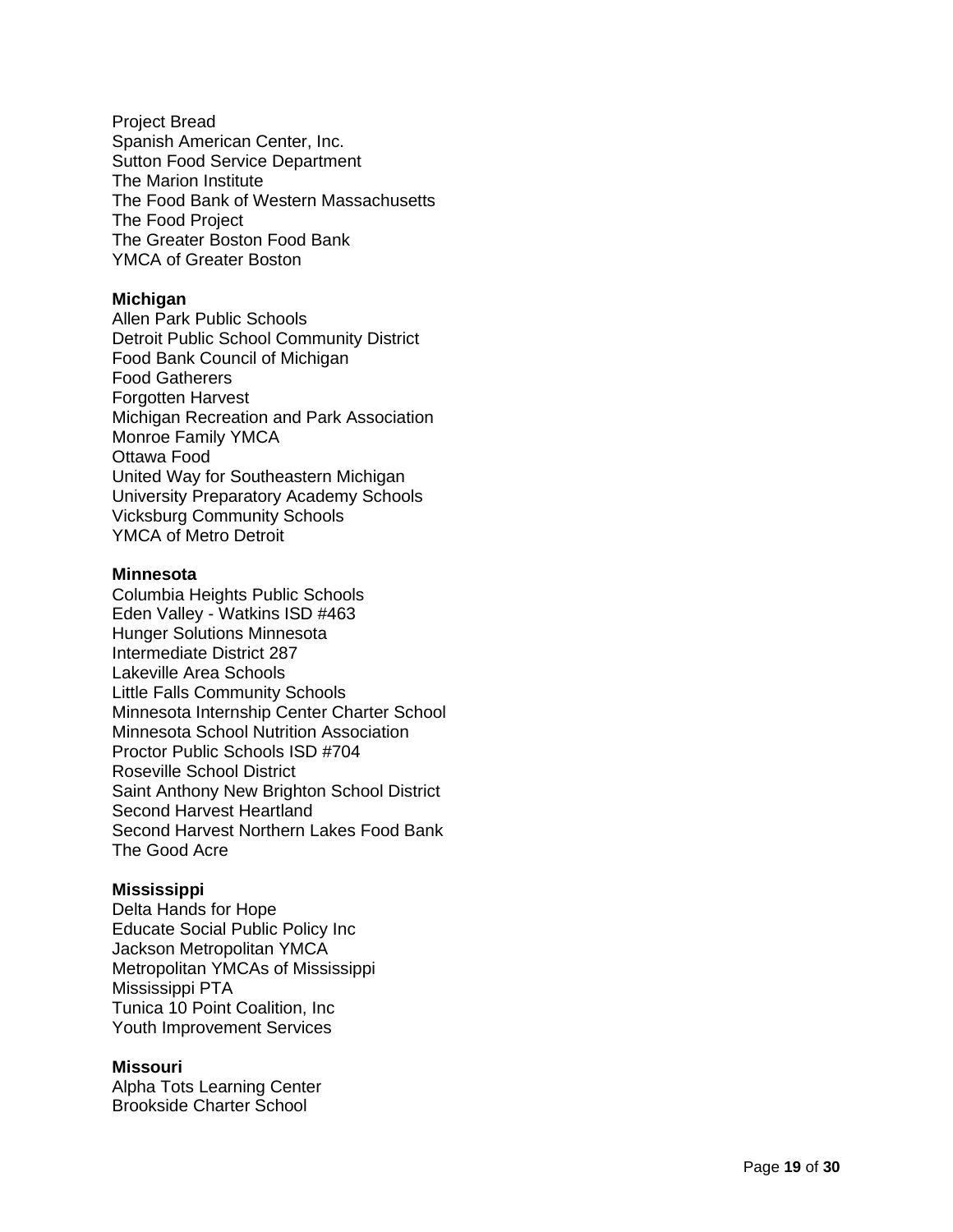Carrollton Public Library Center Education Foundation Center School District Citizens for Center Schools Citizens of the World: Kansas City Community Food Pantry of Butler Council of Administrators of Special Education Good Samaritan Center of Excelsior Springs Grandview C-4 School District Greater Kansas City Food Policy Coalition **Harvesters** Heart of America ReDistribution Solutions & Support, Inc. Kansas City Public Library Kirksville R-III School District Food Service Micah Ministry Missouri AfterSchool Network Missouri Budget Project Missouri PTA Missouri State Alliance of YMCAs Raytown Quality Schools Scuola Vita Nuova Charter School Shell Knob School District #78 Southeast Missouri Food Bank Southside School's Out Adventure and Recreation Program St. James Church of St. Louis St. Louis Area Foodbank St. Luke Memorial Church The Adair County Family YMCA Total Man CDC

## **Montana**

Alternative Energy Resource Organizations (AERO) Billings BackPack Meals and Teen Pantry Programs Boys & Girls Club of Richland County Community Hope Inc. Custer County Food Bank Fairfield school district 21 Farm Hands - Nourish the Flathead Great Falls FISH Inc. Grow Montana Food Policy Coalition Healthy Mothers, Healthy Babies - The Montana Coalition Kalispell Public Schools, Food Services Libby Food Pantry Missoula Food Bank & Community Center Montana Association of Christians (MAC) Montana Farmers Union Montana Food Bank Network Montana Food Security Council MT School District 29 Neighbors Helping Neighbors Pondera Food Pantry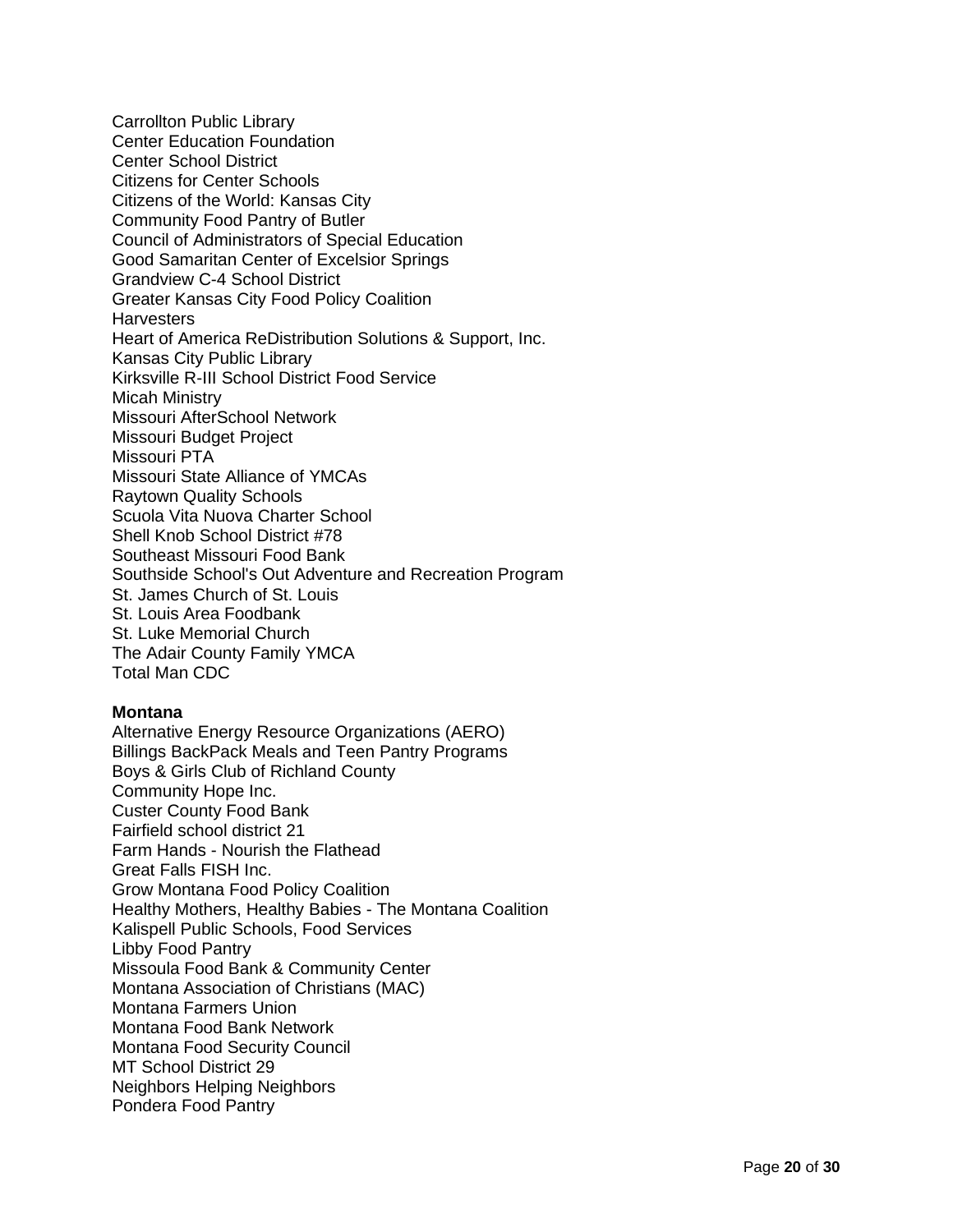St. Labre Youth & Family Services St. Vincent de Paul of North Central Montana Teton County Food Pantry Wibaux Food Bank

#### **Nebraska**

Grand Island Public Schools Nebraska Appleseed Center for Law in the Public Interest Nebraska Association of School Boards Nebraska State Education Association

#### **Nevada**

Churchill County School District Food Bank of Northern Nevada Nevada Chapter, American Academy of Pediatrics Optimum Foods

#### **New Hampshire**

New Hampshire School Administrators Association SAU 36 YMCA Alliance of New Hampshire & Vermont

#### **New Jersey**

Advocates for Children of NJ City of East Orange Summer Food Program East Orange Child Development Corp Egg Harbor Township BOE Englewood Parks and Recreation Feeding Middlesex County Fitness Transform Hunger Free New Jersey Interfaith Food Pantry and Resource Center Jewish Family Service of Atlantic & Cape May Counties Little Egg Harbor BD ED Lutherans Engaging in Advocacy Ministry Marlboro School District Masoras Avos NJSACC: The Statewide Network for New Jersey's Afterschool Communities Nutri Serve Food Management Sparta Ecumenical Food Pantry TASK, Inc. (Trenton Area Soup Kitchen) The Boys & Girls Club of Clifton Union City Board of Education Wroniuk LLC Zufall Health Centers

#### **New Mexico**

Española Public Schools Food Bank of Eastern New Mexico Girls Inc. of Santa Fe Luciente, Inc.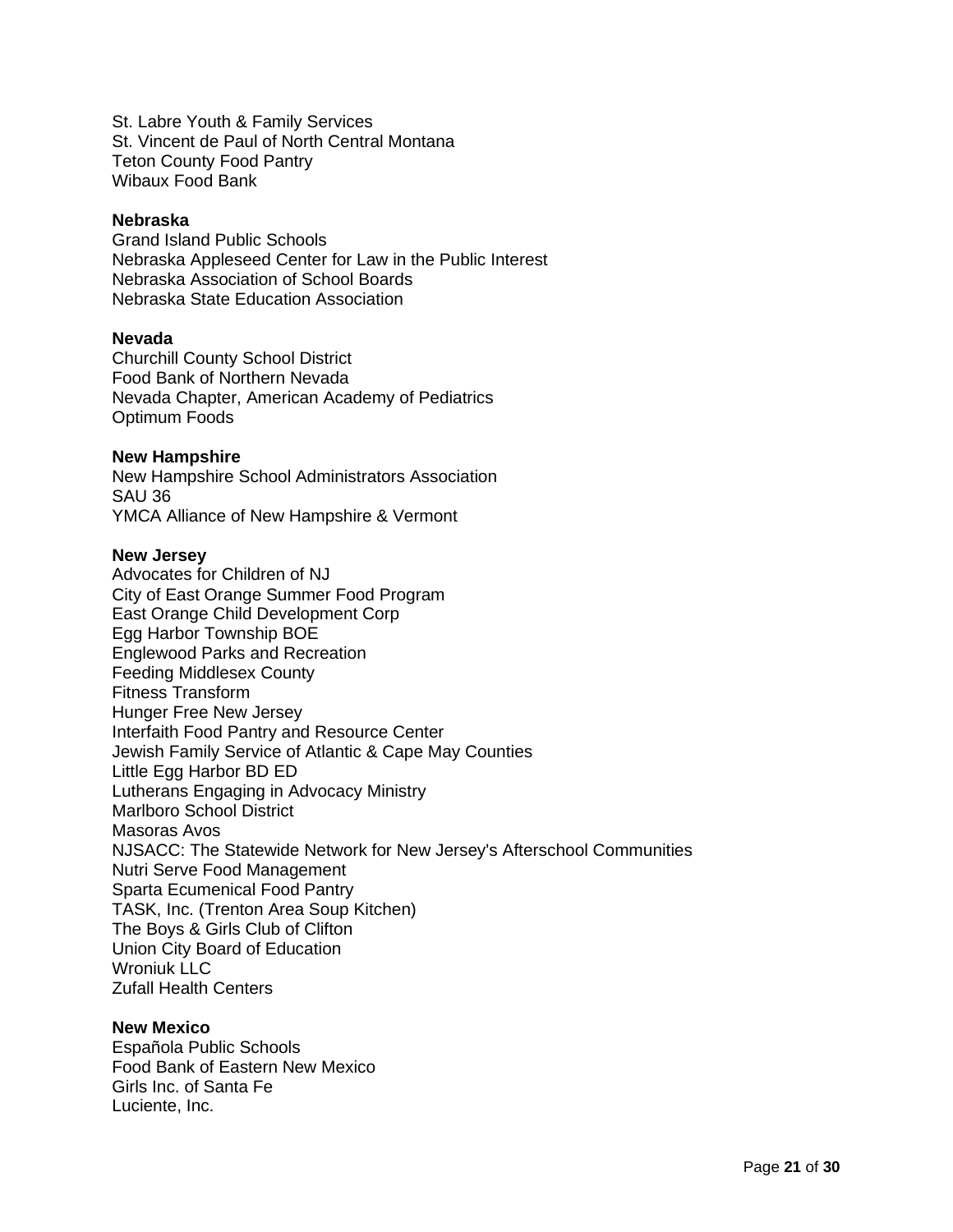New Mexico Out-of-School Time Network New Mexico Parent Teacher Association New Mexico PTA New Mexico Thrives St. Bonaventure Indian Mission and School The Food Depot

#### **New York**

Alliance of New York State YMCAs Boys & Girls Clubs of Schenectady Children's Defense Fund-NY City Harvest Community Food Advocates Council on Human Needs E S Foods FeedMore WNY Food Bank For New York City Food Bank of the Southern Tier FoodCorps Foodlink Girls Inc. of the Greater Capital Region Girls Inc. of Long Island Greater Rochester After-School &Summer Alliance Hunger Solutions New York Island Harvest Karing Kitchen Laurie M. Tisch Center for Food, Education & Policy, Teachers College, Columbia University Long Island Cares, Inc.-The Harry Chapin Food Bank Marlboro Central School District New York State Network for Youth Success New York State School Boards Association NYS AAP - Chapter 3 NYS Parent Teacher Association Slow Food USA The Education Trust–New York The YMCA of Greater Rochester United Way of the Greater Capital Region West Side Campaign Against Hunger Yeshiva Beth Hillel of Krasna YMCA Buffalo Niagara YMCA of Central New York YWCA of Syracuse and Onondaga County Inc.

### **North Carolina**

A Simple Gesture Alamance County Community Services Agency, Inc. Alexander Central Food Pantry AMY Wellness Foundation Anson County Schools Ashe County Sharing Center, Inc. BackPack Beginnings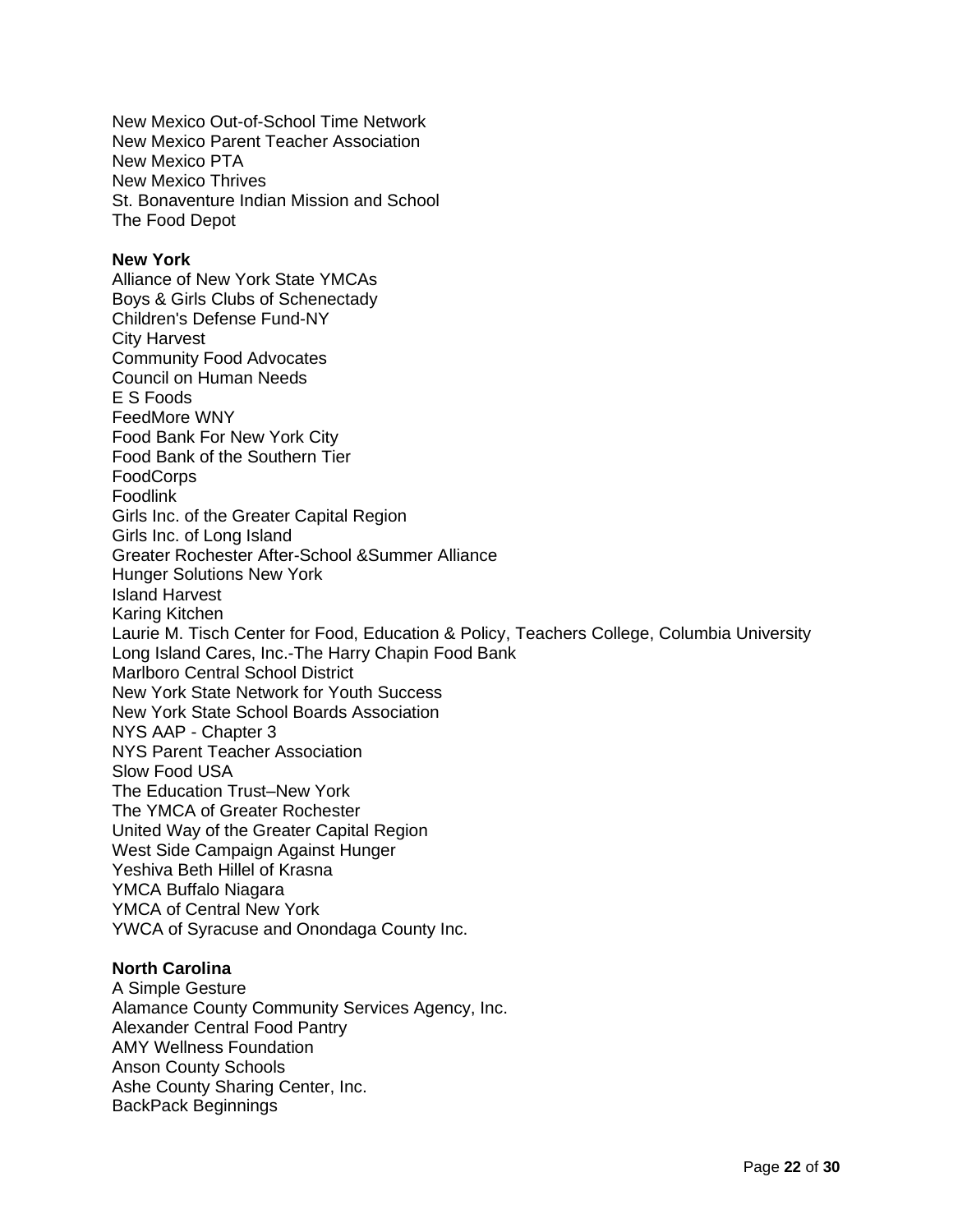Bountiful Cities Breakthrough community Church Brunswick County School Cape Fear Tutoring, Inc. Caring Hearts of America Carolina Hunger Initiative Catawba County Schools Charlotte Center for Legal Advocacy Child Care Services Association Christ Church Anglican Mission Christ Kingdom Building Worship Center Communities in Schools of Thomasville Community YMCA of Alamance County End Hunger Durham Food Bank of Central & Eastern North Carolina Food Bank of the Albemarle Food Insight Group Foothills Food Pantry Gareway Wellness Foundation GREEN WAVV, LLC Greensboro Community Food Task Force Guilford Urban Farming Initiative | GUFI Healthy Families - Healthy Futures Hiddenite Community Helpers Food Pantry Highlands Cashiers Health Foundation Hope Outreach Hunger and Health Coalition Iglesia Nueva Vida, INC. J C F Ministries Jefferson United Methodist Church Kingdom Building Church Intl. Lindy's Homemade, LLC Lutheran Church of the Epiphany Mount Airy Parks and Recreation NC Alliance of YMCAs NC Child Neighborhood Markets Inc North Carolina Academy of Nutrition and Dietetics North Carolina Alliance for Health North Carolina Council of Churches North Carolina Recreation & Park Association Pay It Forward Food Pantry, Inc. Pender County Schools Public Schools of Robeson County Renaissance Road Church Salvation Army of Davidson County Samaritan Kitchen of Wilkes School Nutrition Association of North Carolina Second Harvest Food Bank of Northwest North Carolina Sincerely Agape Outreach Southern Alamance Family Empowerment - S.A.F.E.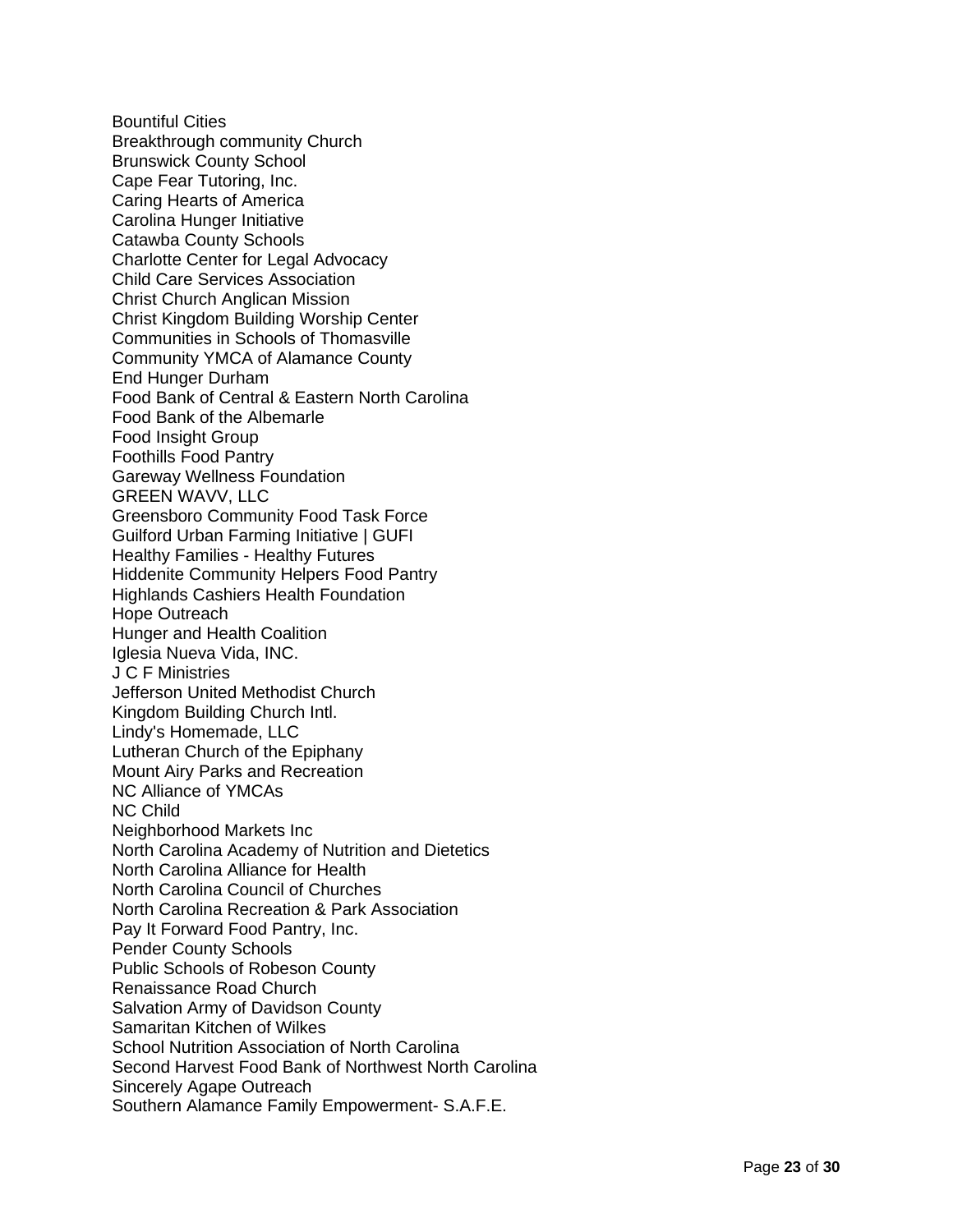St. Stephen Missionary Baptist Church Food Pantry The Alamance Presbyterian Church Food Pantry The Community Foundation of Western North Carolina The Famous Chicken Hut of Durham The Salvation Army Boys and Girls Club of Hickory TriadFood Bank United Way of Asheville and Buncombe County Vandalia Presbyterian Church Wake County Public School System Weaver Foundation Whole Man Ministries of NC, Food Pantry Wilkes County Schools Winston Salem Rescue Mission WNC Bridge Foundation YMCA of Western North Carolina Yokefellow Ministry

### **North Dakota**

Great Plains Food Bank North Dakota PTA

#### **Ohio**

AVI Food Systems-Cleveland Heights University Heights School District Children's Defense Fund-Ohio Children's Hunger Alliance Connecting Kids To Meals Edison Local Schools Elgin Local Schools Food Service Department Freestore Foodbank Girard City School District Greater Cleveland Food Bank Hope Whispers Community Organization Inc Hunger Network in Ohio Jackson Local School District Local Matters Manchester Local Schools Marion City Schools Northwest Local School District Ohio Alliance of YMCAs Ohio Association of Foodbanks Sandusky City Schools Special Day Camp Programs/Campchabad Tuscarawas County YMCA Warriors Karate Academy

#### **Oklahoma**

Community Food Bank of Eastern Oklahoma Feed the Children Hunger Free Oklahoma Regional Food Bank of Oklahoma Stillwater Public Schools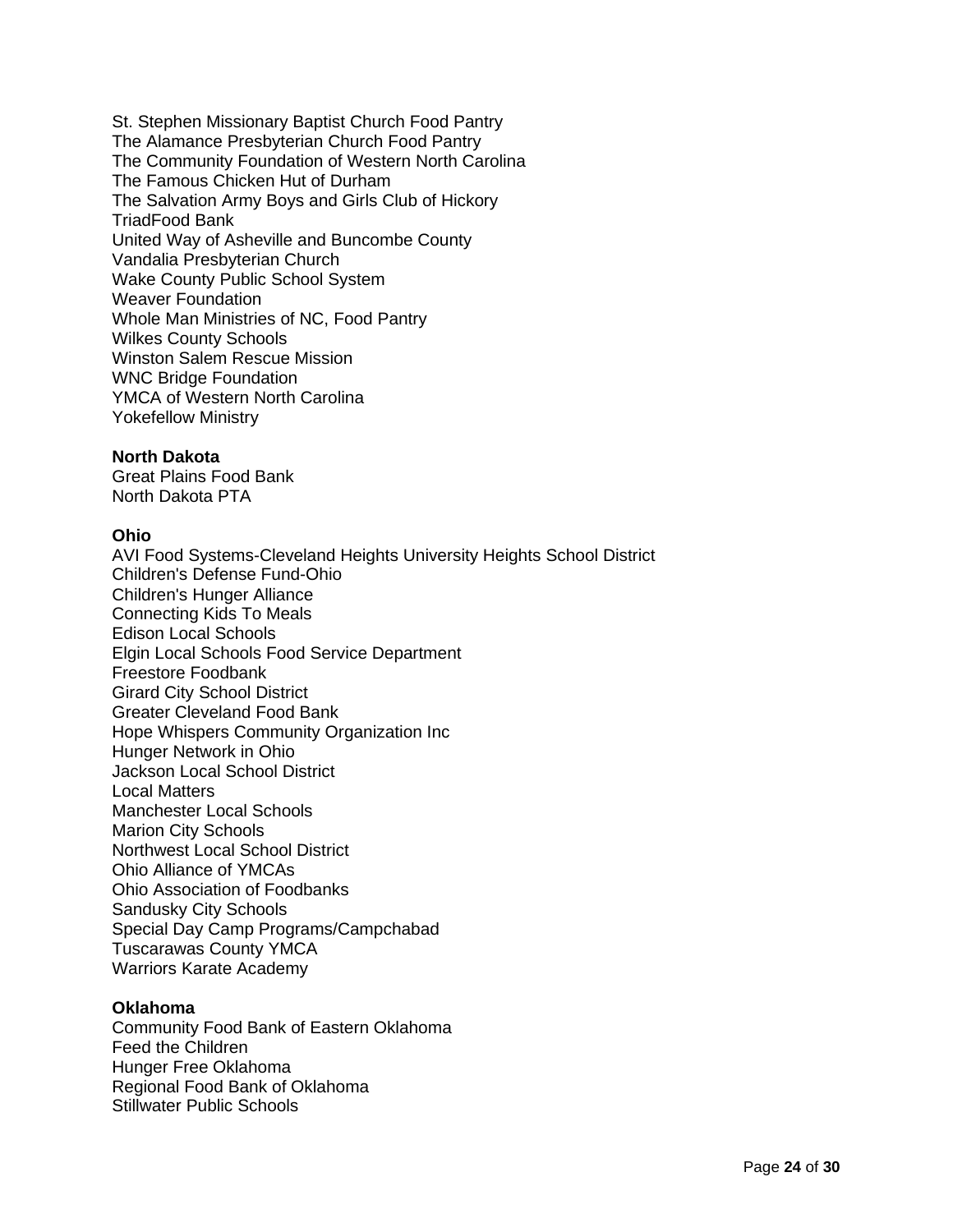### YMCA of Greater Oklahoma City

#### **Oregon**

B'nai B'rith Camp LLC/ B'nai Brith Men's Camp Association Brookings-Harbor School District Centennial School District Corvallis School District Nutrition Services Dayton School District #8 FOOD for Lane County Girls Inc. Pacific Northwest Grow Portland Growing Gardens Immigrant and Refugee Community Organization Integral Youth Services Jefferson School District 14j Multnomah County Department of County Human Services Oregon Food Bank Oregon Pediatric Society Reedsport School District Reynolds School District Sisters School District St Helens School District Willamalane Park and Recreation District

#### **Pennsylvania**

Allies for Children Avonworth School District Baldwin-Whitehall School District Bedford Area School District Bethel AME Church of Ardmore/Bethel Academy Bethlehem Haven Blairsville-Saltsburg School District Brownsville Area School District Centennial School District Central Pennsylvania Food Bank Charleroi Area School District Charles Bruce Foundation Chevy Chase Community Action Council Children's Hospital of Philadelphia Coatesville Area School District Feeding Pennsylvania Freedom Area School District Gateway School District Glenside United Church of Christ Grandma's House Greater Latrobe Food Service Department Greater Philadelphia Coalition Against Hunger Hastings Public Library Hunger Elimination and Advocacy Team, SWPA Synod of the ELCA JFCS Squirrel Hill Food Pantry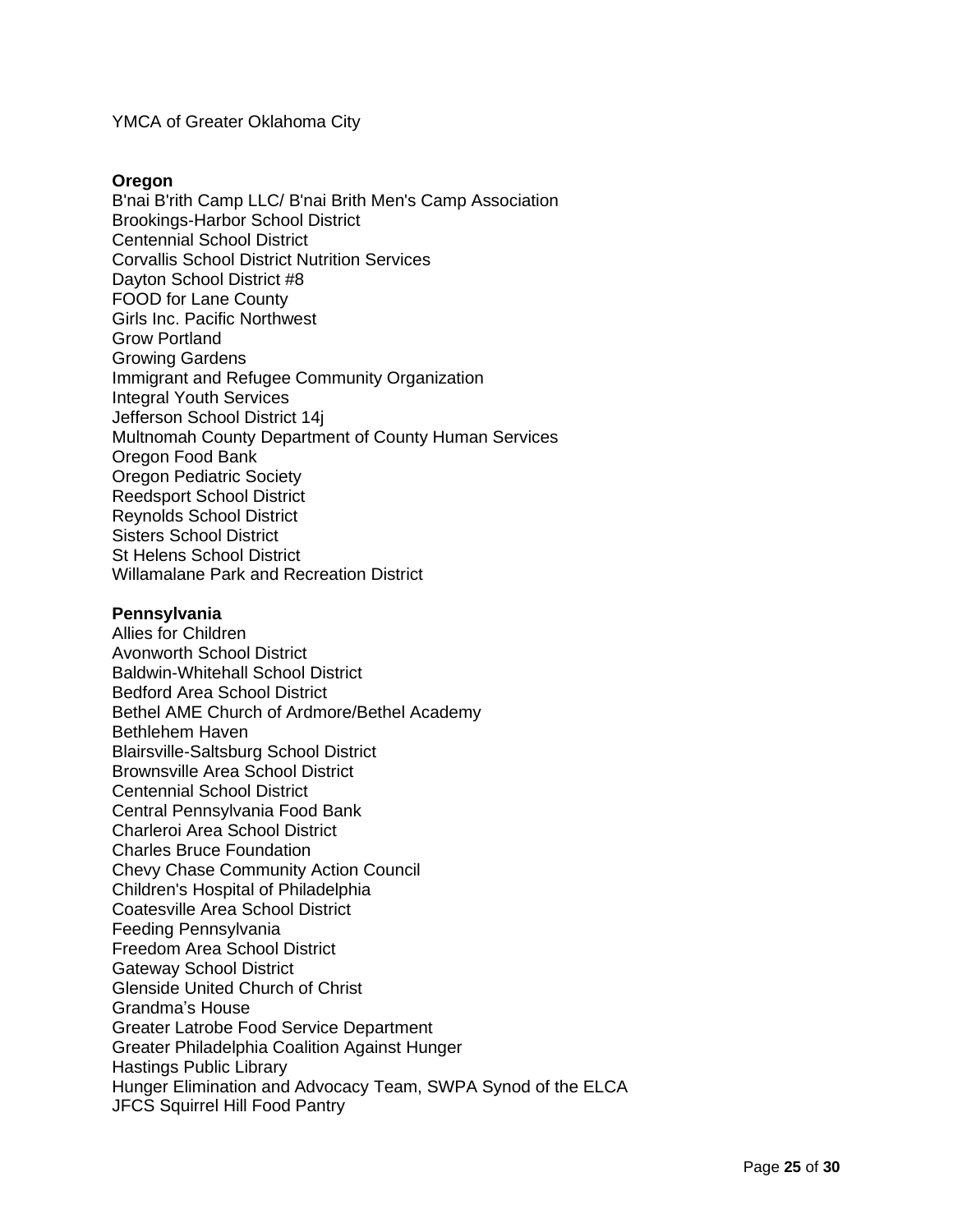Just Harvest Keystone Central School District Keystone Oaks School District Kiski Area School District Lawrence County Social Services, Inc. Moon Area School District Neighbors Helping Neighbors on the Main Line New Castle Public Library North Penn School District Northeastern Pennsylvania Synod of the Evangelical Lutheran Church in America Nutritional Development Services Octorara Area Food Cupboard Oxford Area School District Pennridge School District Pennsylvania Budget and Policy Center Pennsylvania Recreation and Park Society Pennsylvania State Alliance of YMCAs Pittsburgh Community Services, Inc. Portage Public Library Rebel Ventures Repair the World Pittsburgh Saint Matthew Evangelical Lutheran Church School District of Philadelphia Sisters of St. Joseph South Eastern School District South Side Area School District Southmoreland School District The 99% Pennsylvania The Nutrition Group United Methodist Church Union United Way of Lawrence County United Way of Southwestern PA Upper Merion Food Service Upper Moreland School District West Chester Food Cupboard West Perry School District Western Beaver County School District Wonderspring YMCA of Indiana County

### **Rhode Island**

Aramark @ Westerly Public Schools Cumberland School Department Dr. E. A. Ricci Middle School Highlander Charter School Hope & Main Jonnycake Center for Hope Newport, RI Public Schools North Kingstown Schools Portsmouth School Department Rhode Island Community Food Bank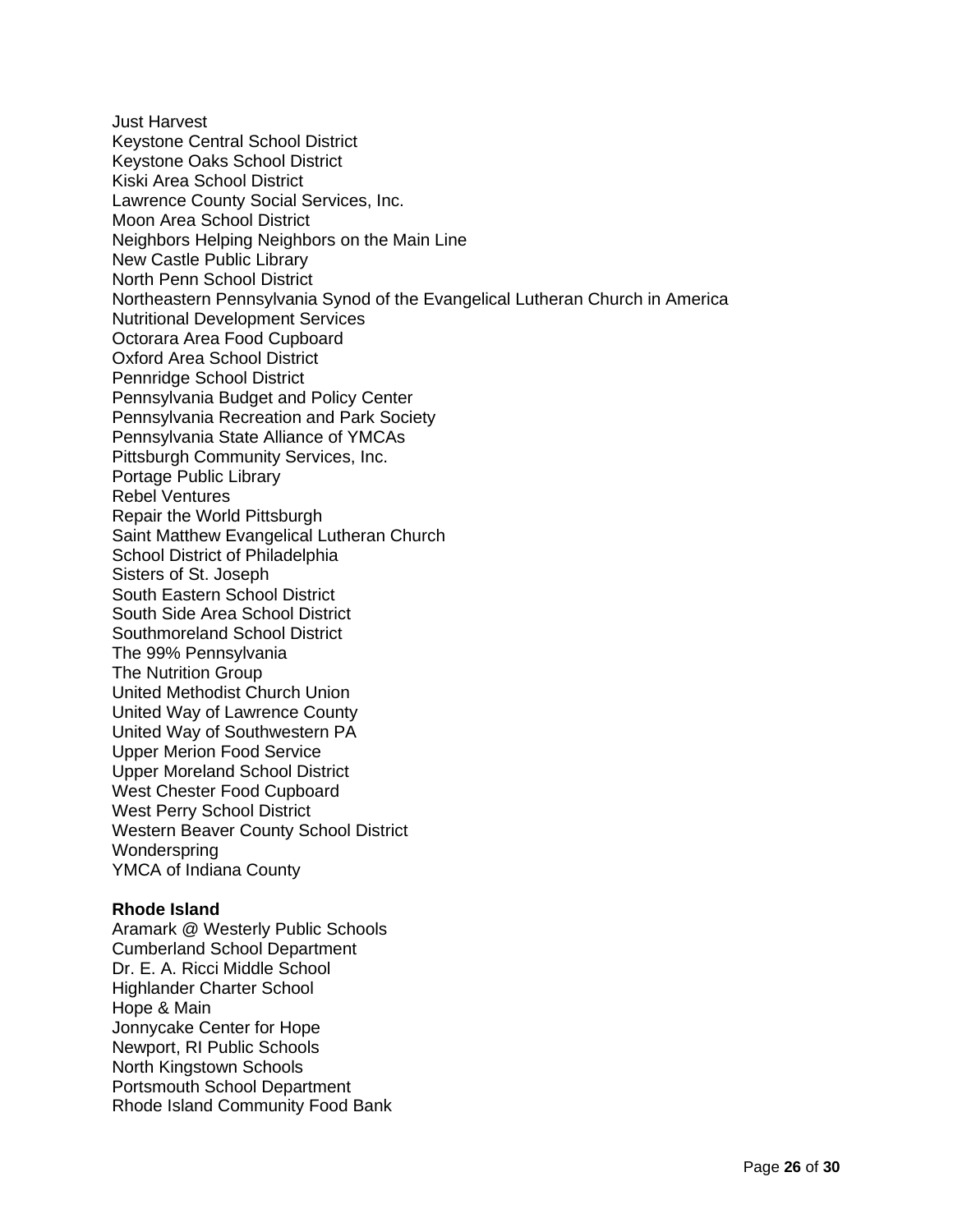RI Food Policy Council RI Healthy Schools Coalition

#### **South Carolina**

Columbia Food Policy Committee Eat Smart Move More South Carolina Eat Smart Move More Spartanburg County Florence Family YMCA High Point Academy LiveWell Greenville Lowcountry Food Bank Mill Community Ministries Palmetto Project, Inc. Pleasant Valley Connection Project Host, Inc. Richland School District Two SC Appleseed Legal Justice Center South Carolina Recreation & Parks Association Spartanburg Food System Coalition Spartanburg School District 1 United Way of the Midlands Upstate Circle of Friends Vision Educational Center

#### **South Dakota**

Brandon Valley School District Regional Alliance of ND, SD, and NE YMCAs

#### **Tennessee**

City of Clarksville Parks and Recreation Etowah City School Girls Inc. of Chattanooga Girls Inc. of Johnson City & Washington County Girls Inc. of Memphis Girls Inc. of TN Valley Girls Inc. of YWCA Nashville & Middle TN Hillcrest Elementary School ESP Mid-South Food Bank Murfreesboro City Schools Pilgrim Rest Missionary Baptist Ridgemont Elementary School ESP Second Harvest Food Bank of Northeast Tennessee Tennessee Chapter of the American Academy of Pediatrics Tennessee Justice Center Tennessee PTA Tennessee Recreation & Parks Association Tipton County Schools Trenton Special School District Trudy's Kid's Cafe YMCA of Memphis and the Mid-South YMCA of Metropolitan Chattanooga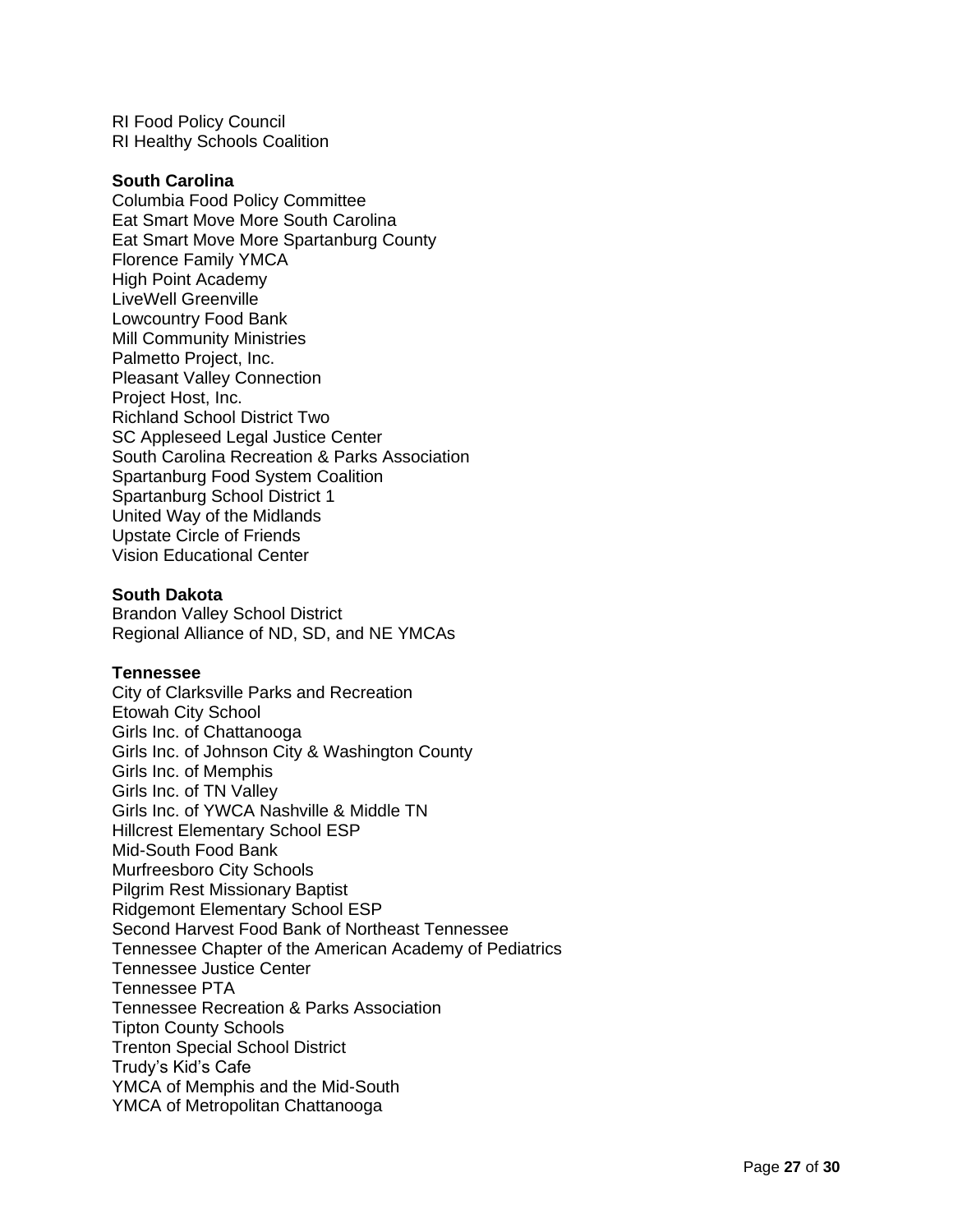# **Texas**

AESA, Association of Education Service Agencies Angleton Independent School District Boys & Girls Club of Bay City and Matagorda County Boys & Girls Club of Hill County, Texas Boys & Girls Club of the Highland Lakes Boys & Girls Clubs in Texas Boys & Girls Clubs of Deep East Texas Boys & Girls Clubs of Greater Tarrant County Boys & Girls Clubs of Northeast Texas Boys & Girls Clubs of the Texas Hill Country Central Texas Food Bank Child Care Plus Training & Development Center, Inc. **CitySquare** El Paso Human Services, Inc. El Pasoans Fighting Hunger Food Bank Every Texan Feeding Texas Florence I.S.D. Girls Inc. of Greater Houston Girls Inc. of Metropolitan Dallas Girls Inc. of San Antonio Hitchcock ISD Hogg Foundation for Mental Health Houston Food Bank Jewish Family Service of Dallas Kidz Grub , Inc . Laredo ISD Preservation of Life, Inc . Round Rock ISD San Marcos CISD Southwest Human Development Services Texarkana ISD United Way of Metropolitan Dallas

# **Utah**

Boys & Girls Clubs of Utah County Utah Food Bank Utah PTA Utahns Against Hunger

### **Vermont**

Addison Northwest School District Central Vermont Supervisory Union Essex Westford School District Franklin Crossroads After School Program Green Mountain Farm -to -School Hunger Free Vermont Lamoille North Supervisory Union MT Abraham School District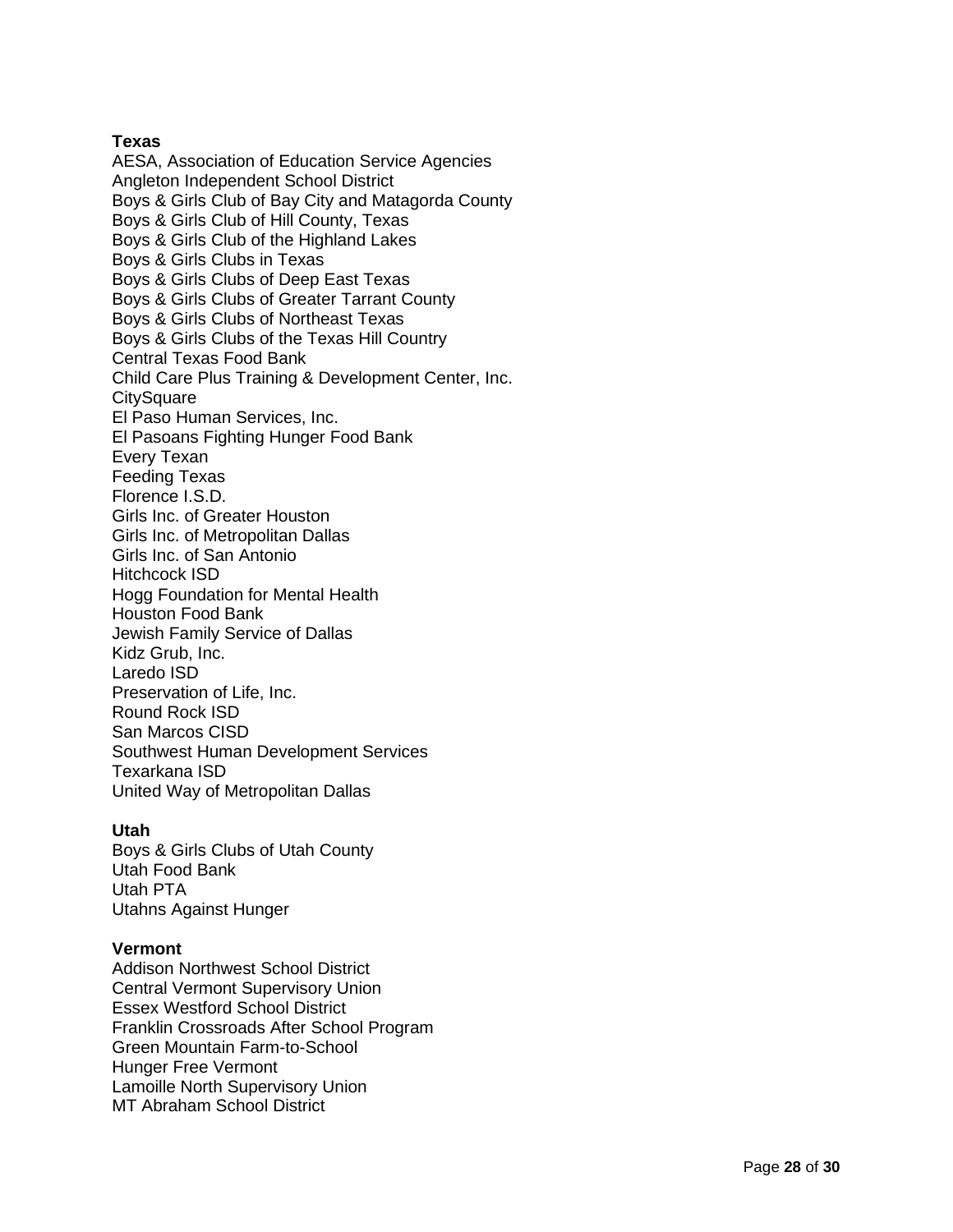School Nutrition Association of Vermont Vermont FEED Vermont Foodbank Vermont PTA Vermont Recreation & Parks Association Windham Northeast Supervisory Union - Farm to School Cafe

### **Virginia**

AFT Local 2401 - Fairfax County Federation of Teachers Amherst County Public Schools Bedford County Public Schools Bland County Public Schools Blue Ridge Area Food Bank Camelot Elementary Capital Area Food Bank - Virginia Chesapeake Public Schools City of Portsmouth Parks, Recreation & Tourism Clarke County Public Schools Federation of Virginia Food Banks Feeding Southwest Virginia Foodbank of Southeastern VA and the Eastern Shore Goochland County Public Schools Nutrition Department Halifax County Public Schools Hampton City Schools-Food & Nutrition Services Harrisonburg City Public Schools Lynchburg City Schools Montgomery County Public Schools Orange County Public Schools Spotsylvania County Schools The Nourished Principles, LLC The PB&J Fund LLC Virginia Alliance of YMCAs Virginia Peninsula Foodbank Virginia Poverty Law Center Virginia PTA West Point Public Schools William A. Hunton YMCA

#### **Washington**

Anti-Hunger & Nutrition Coalition Bremerton School District Central Co-op Childhood Obesity Prevention Coalition (WA State) City of Lynnwood City of Seattle Colibri Consulting Faith Action Network Food Lifeline Hunger Intervention Program Kent Community Foundation Kent Schools Foundation